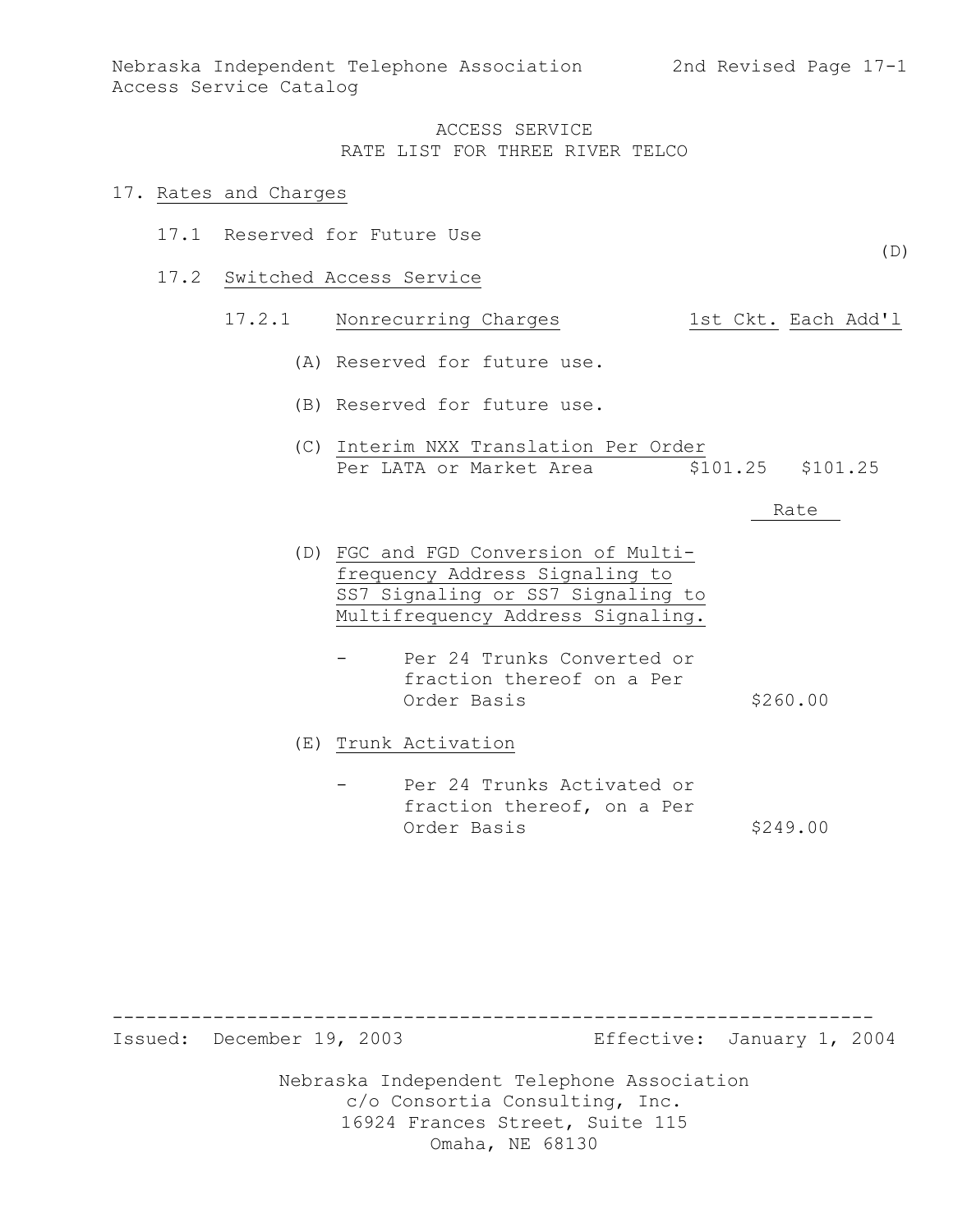Nebraska Independent Telephone Association c/o Consortia Consulting, Inc. 16924 Frances Street, Suite 115 Omaha, NE 68130 Nebraska Independent Telephone Association 4th Revised Page 17-2 Access Service Catalog ACCESS SERVICE RATE LIST FOR THREE RIVER TELCO 17. Rates and Charges 17.2.2 Local Transport Rate - Direct Trunked Transport Direct Trunked Facility Per Mile - Voice Grade (See Note 2) - High Capacity DS1 (See Note 2) - High Capacity DS3 (See Note 2) Direct Trunked Termination Per Termination - Voice Grade (See Note 2) - High Capacity DS1 (See Note 2) - High Capacity DS3 (See Note 2) - Multiplexing Per Arrangement - DS3 to DS1 (See Note 2) - DS1 to Voice (See Note 2) Tandem Switched Transport *(Applies to Non-Toll Free)* (C) Tandem Switched Facility Per Access Minute Per Mile Originating \$0.00052094 Terminating (See Note 1) Tandem Switched Termination Per Access Minute Per Term. Originating \$0.00492617 Terminating (See Note 1) Network Blocking Per Blocked Call Applies to FGD only \$0.0155 NOTE 1: Rate mirrors NECA Tariff FCC No. 5 for terminating TSF and terminating TST. NOTE 2: Rate mirrors NECA Tariff FCC No. 5 for Direct Trunk Transport and Multiplexing. -------------------------------------------------------------------- Issued: June 18, 2021 Effective: July 1, 2021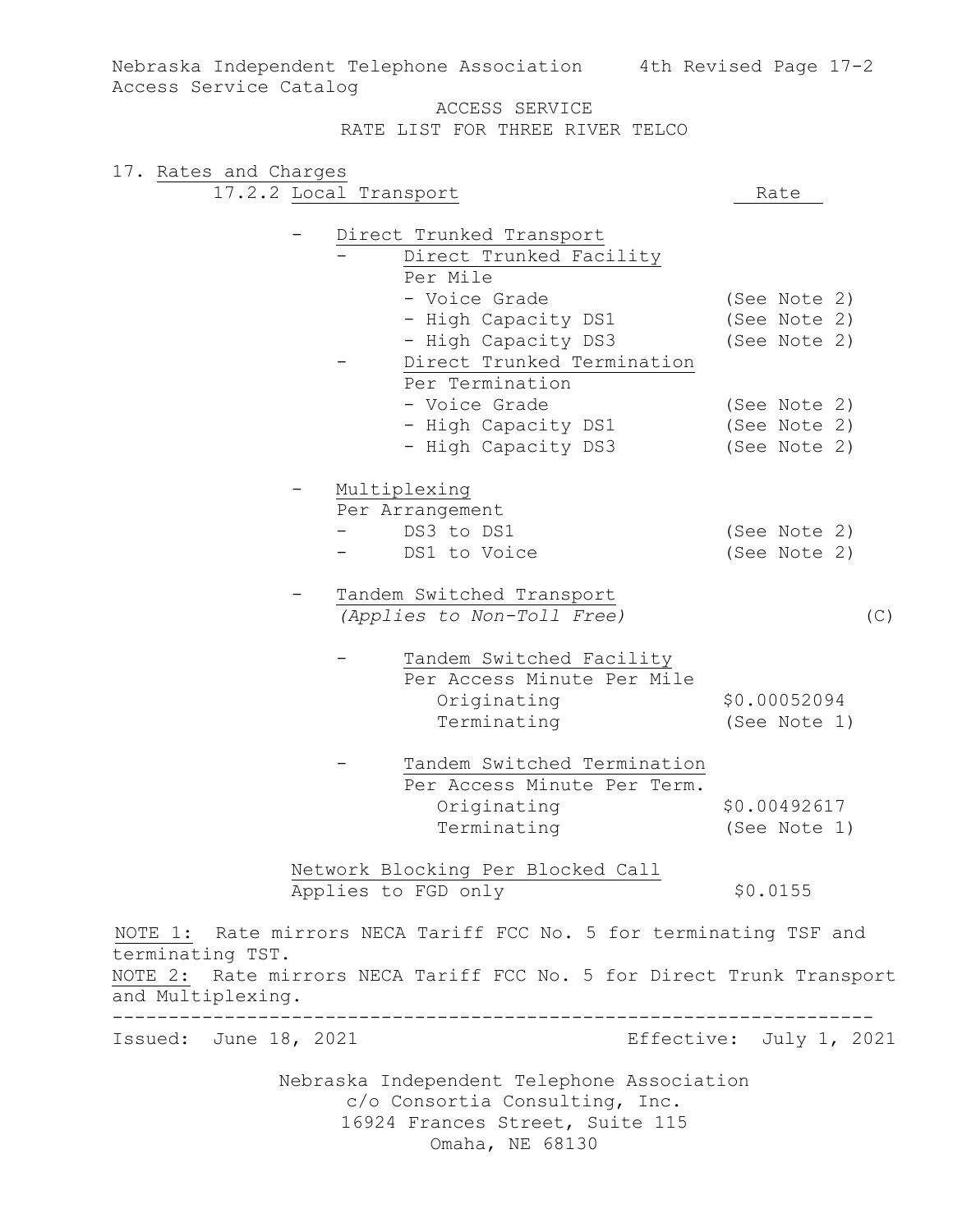Nebraska Independent Telephone Association 1st Revised Page 17-3 Access Service Catalog

### ACCESS SERVICE RATE LIST FOR THREE RIVER TELCO

### 17. Rates and Charges (Cont'd.)

- 17.2 Switched Access Service (Cont'd.)
	- 17.2.2 Local Transport (Cont'd.)
		- (A) Common Channel Signaling Network Connection\*

|     |           |                                                    | Rate |     |
|-----|-----------|----------------------------------------------------|------|-----|
|     | (1)       | Signaling Network Access Link                      |      |     |
|     |           | - Signaling Mileage<br>Facility Per Mile           | N/A  |     |
|     |           | - Signaling Mileage Termination<br>per Termination | N/A  |     |
|     | (2)       | STP Port                                           |      |     |
|     |           | - per Port                                         | N/A  |     |
| (B) |           | 800 Data Base Access Service Queries               |      | (C) |
|     | Per Ouery |                                                    |      |     |

- Basic (See Note) (R) - Vertical Feature (See Note) (R)

NOTE: Rate Mirrors NECA Tariff No. 5 for 800 Data Base Queries

\*Available where technically feasible, as designated in NECA Tariff F.C.C. No. 4, Wire Center Information.

-------------------------------------------------------------------- Issued: June 18, 2021 Effective: July 1, 2021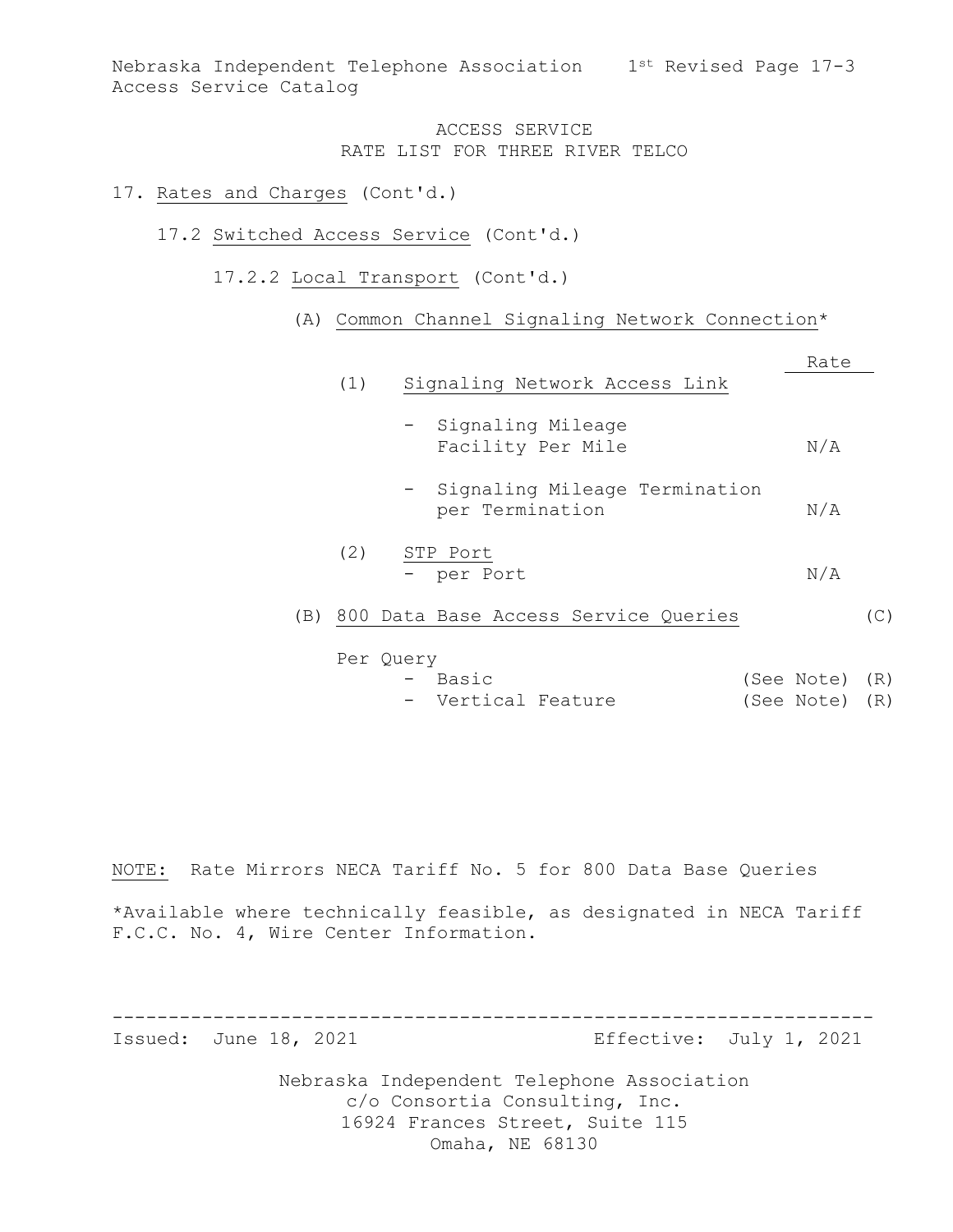Nebraska Independent Telephone Association c/o Consortia Consulting, Inc. 16924 Frances Street, Suite 115 Omaha, NE 68130 Nebraska Independent Telephone Association 2nd Revised Page 17-4 Access Service Catalog ACCESS SERVICE RATE LIST FOR THREE RIVER TELCO 17. Rates and Charges (Cont'd.) 17.2 Switched Access Service (Cont'd.) 17.2.3 End Office (A) Local Switching Rate Per Access Minute *(Applies to Non-Toll Free)* Originating \$0.02893375 Terminating (See Note 1) *(Applies to Toll Free Only)* Originating (See Note 2) Terminating (See Note 2) (B) Information Surcharge -Per 100 Access Minutes *(Applies to Non-Toll Free)* Originating \$0.02162500 Terminating (See Note 1) *(Applies to Toll Free Only)* Originating (See Note 2) | Terminating (See Note 2) (N) 17.2.4 Reserved for future use. 17.2.5 Directory Assistance Service Rate (A) Directory Assistance Service A Directory Assistance Service Charge applies for each call to Directory Assistance Service. \$1.01 (B) Reserved for future use. NOTE 1: Rate mirrors NECA Tariff FCC No. 5 for terminating Local Switching and terminating Information Surcharge. NOTE 2: Rate mirrors NECA Tariff FCC No. 5 for Toll Free Local Switching and Toll Free Information Surcharge. ----------------------------------------------------------------------- Issued: June 18, 2021 **Effective: July 1, 2021** (C) (N) | (N) (C) (N)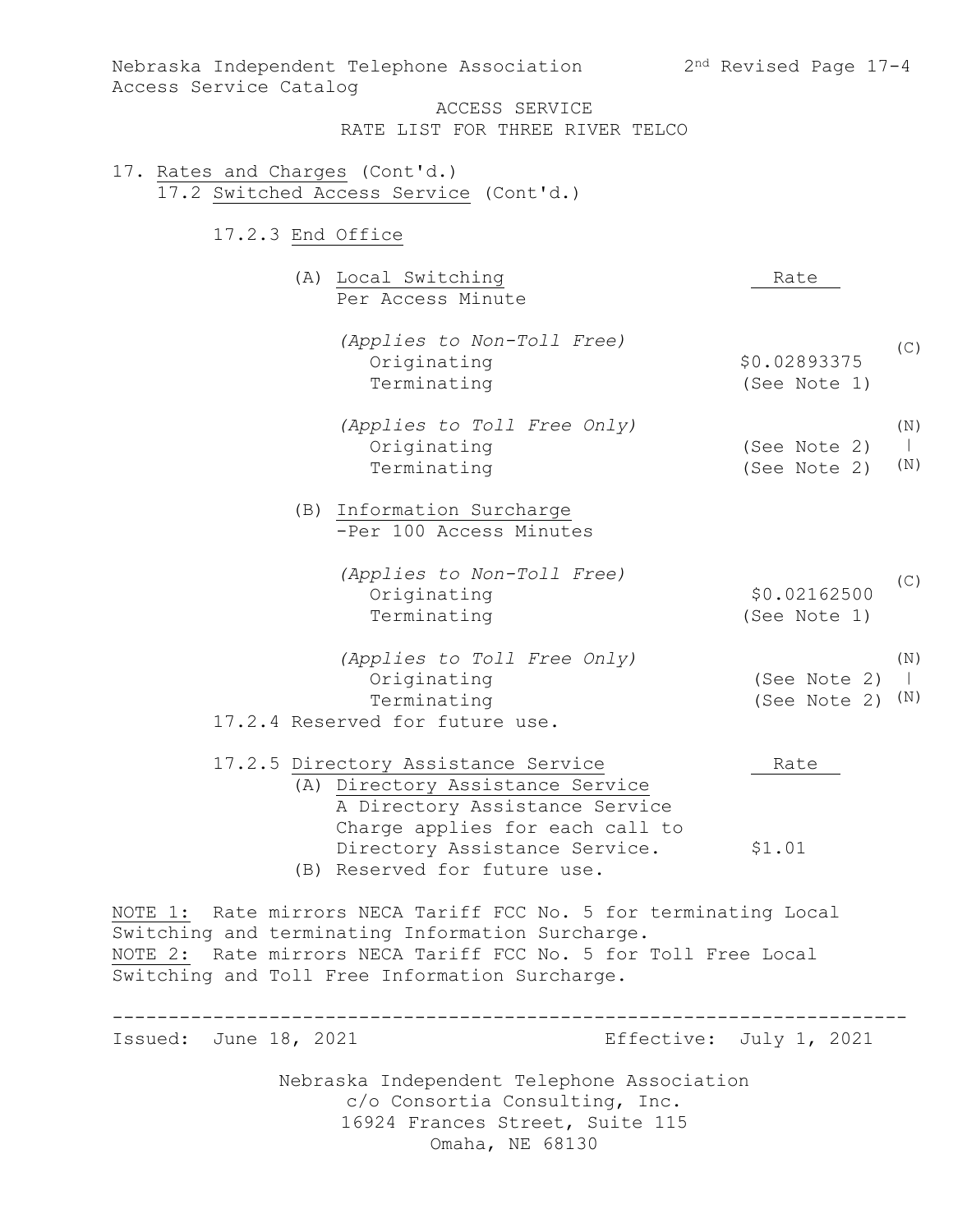### 17. Rates and Charges (Cont'd.)

### 17.2 Switched Access Service (Cont'd.)

- 17.2.5 Directory Assistance Service (Cont'd.)
	- (C) Credit Allowance for Uncompleted Rate DA Calls

In addition to the credit allowance for Directory Assistance Service Call as set forth in 9.4.8(A) of NECA TARIFF F.C.C. NO. 5, there is also a credit allowance for the Switched Access Service portion in the originating LATA of such DA call. The credit will be as set forth following:

- (1) Reserved for future use.
- (2) Credit per call when FGA or FGB Switched Access Service is billed using per minute rates \$0.0659
- (3) Credit per call when FGC or FGD Switched Access Service is billed using per minute rates \$0.0659

17.2.7 Reserved for future use.

----------------------------------------------------------------------- Issued: August 20, 1999 Effective: September 1, 1999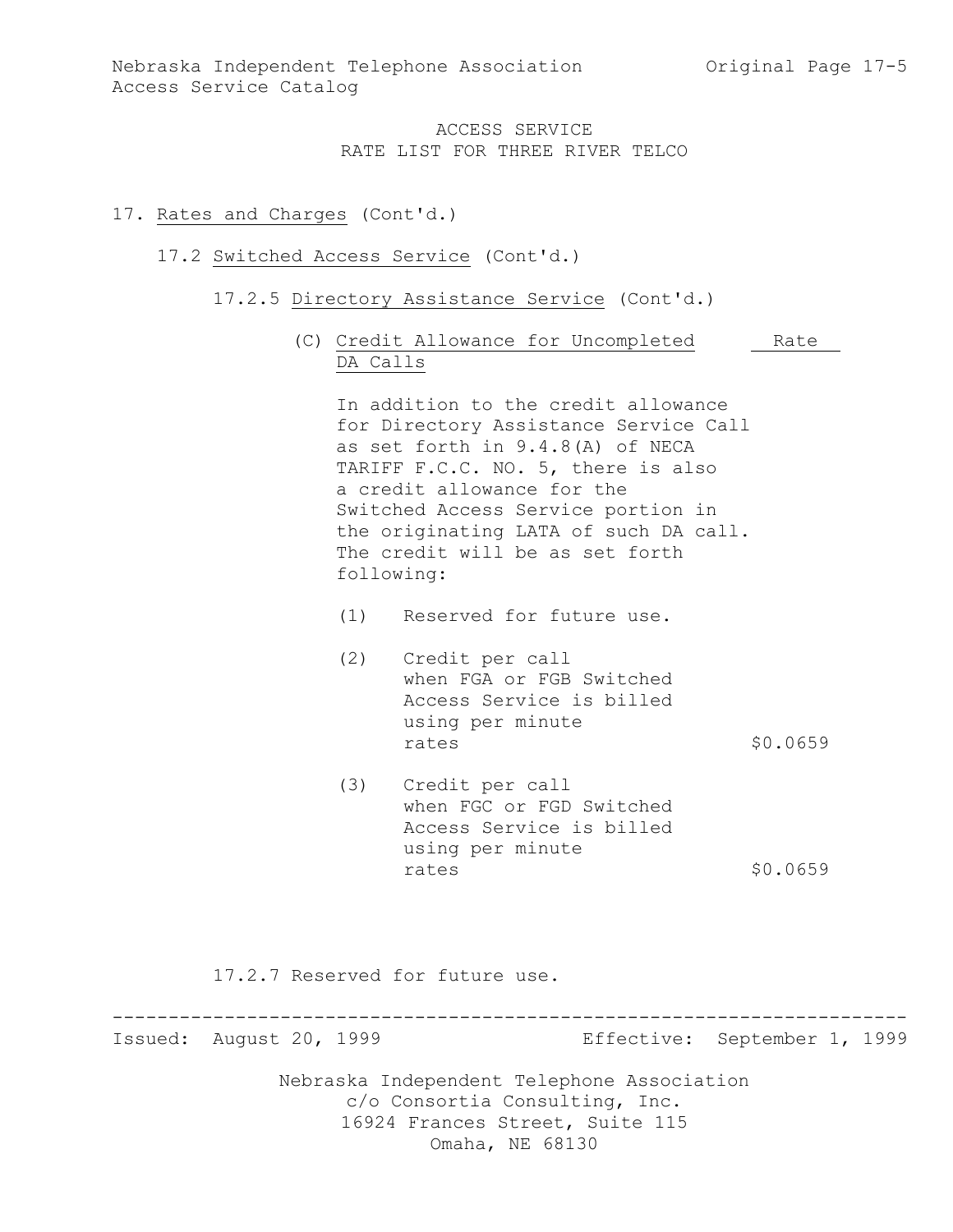Nebraska Independent Telephone Association (Original Page 17-6) Access Service Catalog

ACCESS SERVICE RATE LIST FOR THREE RIVER TELCO

# 17. Rates and Charges (Cont'd.)

# 17.3 Special Access Service

|                         | 17.3.1 Reserved for future use.<br>17.3.2 Reserved for future use.<br>17.3.3 Reserved for future use.                              |                                                    |      |                                                       |
|-------------------------|------------------------------------------------------------------------------------------------------------------------------------|----------------------------------------------------|------|-------------------------------------------------------|
|                         | 17.3.4 Voice Grade Service                                                                                                         |                                                    |      |                                                       |
|                         | Regulations for Voice Grade Service are set forth in<br>NECA TARIFF F.C.C. NO. 5, Section 7.6.                                     |                                                    | NRC* |                                                       |
|                         | (A) Channel Termination                                                                                                            | Rate Ckt.                                          |      | Monthly 1st Each Add'l.<br>Ckt.<br>Per<br>Termination |
|                         | $-Two-wire$<br>-Four-wire                                                                                                          | \$22.36 \$78.05 \$78.05<br>\$32.21 \$78.05 \$78.05 |      |                                                       |
|                         | (B) Channel Mileage                                                                                                                |                                                    |      | Monthly<br>Rate                                       |
|                         | (1) Channel Mileage Facility<br>Per Mile<br>(2) Channel Mileage Termination                                                        |                                                    |      | \$1.61                                                |
|                         | Per Termination<br>(C) Optional Features and Functions<br>(1) Bridging                                                             |                                                    |      | \$29.88                                               |
|                         | (a) Voice Bridging Per Port<br>$-Two-Wire$<br>-Four-Wire                                                                           |                                                    |      | \$4.75<br>\$4.75                                      |
|                         | (b) Data Bridging Per Port<br>-Two-Wire<br>-Four-Wire<br>*NRC is an abbreviation for nonrecurring charge                           |                                                    |      | \$4.75<br>\$4.75                                      |
| Issued: August 20, 1999 |                                                                                                                                    |                                                    |      | Effective: September 1, 1999                          |
|                         | Nebraska Independent Telephone Association<br>c/o Consortia Consulting, Inc.<br>16924 Frances Street, Suite 115<br>Omaha, NE 68130 |                                                    |      |                                                       |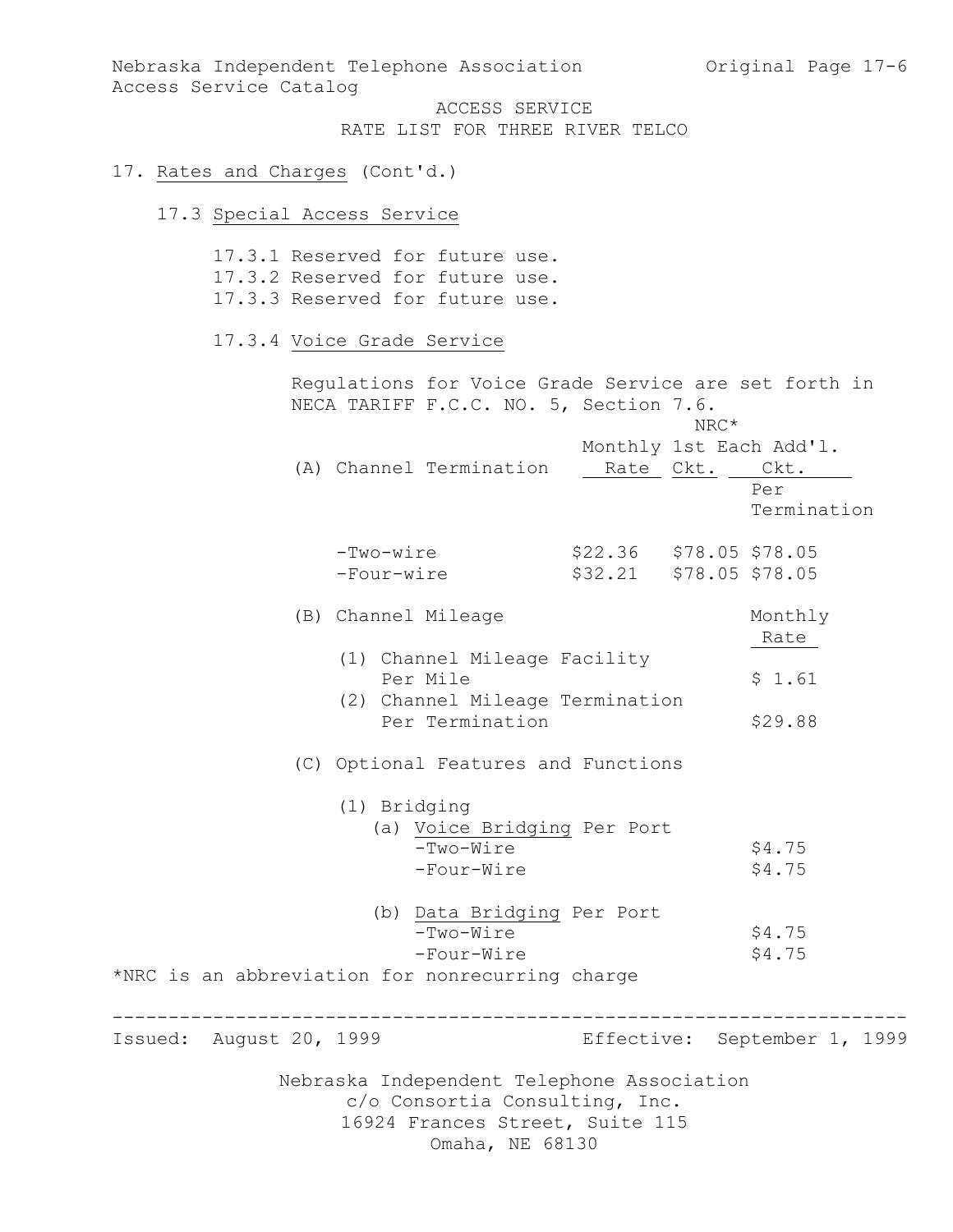- 17. Rates and Charges (Cont'd.)
	- 17.3 Special Access Service (Cont'd.)
		- 17.3.4 Voice Grade Service (Cont'd.)
			- (1) Bridging (Cont'd.)
				- (C) Optional Features and Functions (Cont'd.)

|                                                                                                     | Monthly<br>Rate |
|-----------------------------------------------------------------------------------------------------|-----------------|
| (c) Reserved for future use.                                                                        |                 |
| (d) Reserved for future use.                                                                        |                 |
| (e) Telemetry and Alarm Bridging<br>Active Bridging Channel<br>Connections<br>Per Channel Connected |                 |
| -Split Band                                                                                         | \$8.89          |
| -Summation                                                                                          | \$3.47          |
| Passive Bridging Channel<br>Connections<br>Per Channel Connected                                    | \$0.24          |

Nebraska Independent Telephone Association c/o Consortia Consulting, Inc. 16924 Frances Street, Suite 115 ----------------------------------------------------------------------- Issued: August 20, 1999 Effective: September 1, 1999

Omaha, NE 68130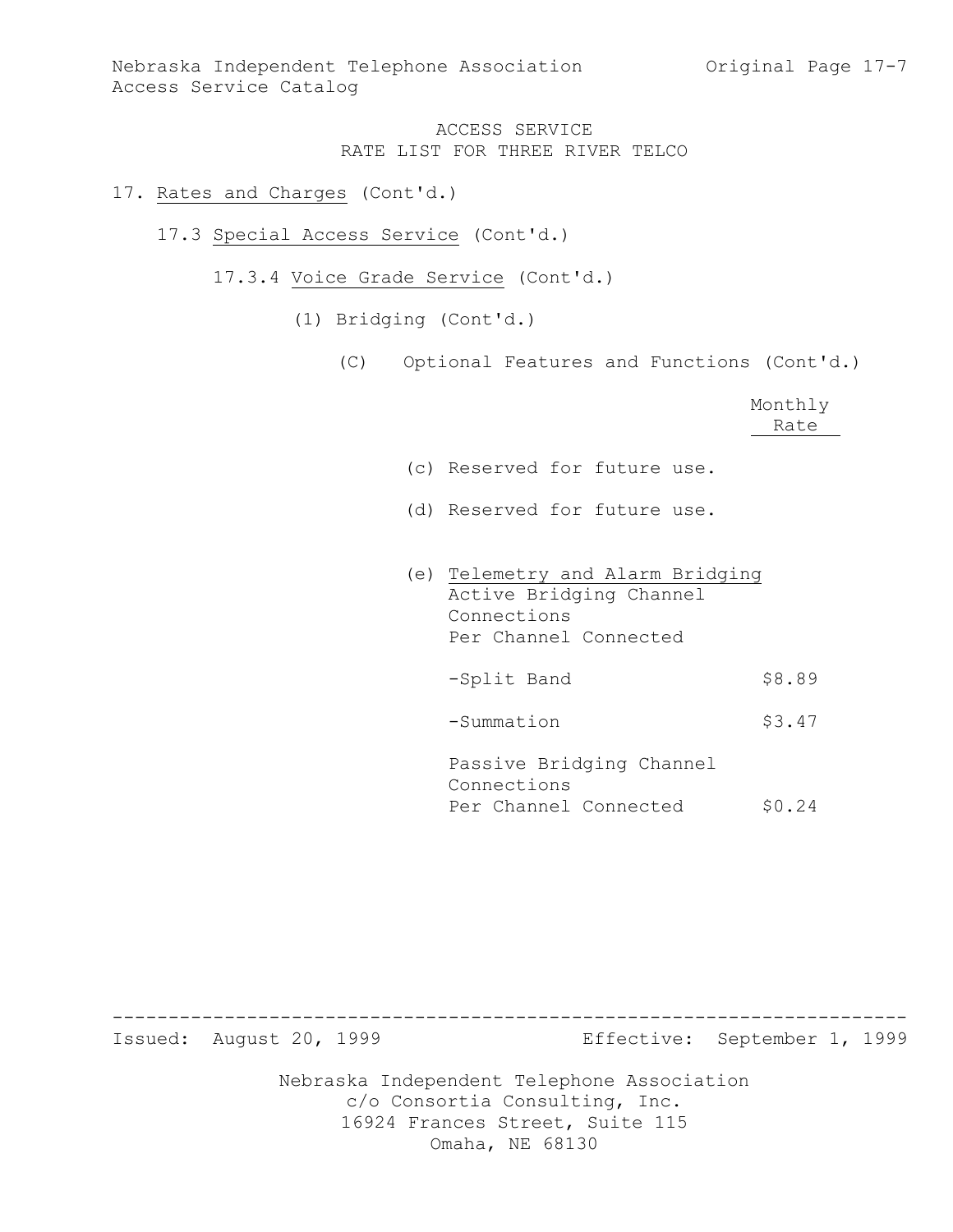### 17. Rates and Charges (Cont'd.)

### 17.3 Special Access Service (Cont'd.)

17.3.4 Voice Grade Service (Cont'd.)

|     |     | voice diade belvice (conc d.)                                | Monthly          |
|-----|-----|--------------------------------------------------------------|------------------|
|     |     |                                                              | Rate             |
| (C) |     | Optional Features and<br>Functions (Cont'd.)                 |                  |
|     | (2) | Conditioning Per Termination                                 |                  |
|     |     | - C-Type                                                     | \$5.69           |
|     |     | Data Capability                                              | \$3.94           |
|     | (3) | Improved Return Loss for<br>Transmission<br>Per Termination  |                  |
|     |     | - Two-Wire<br>- Four-Wire                                    | \$7.15<br>\$7.15 |
|     | (4) | Customer Specified Receive<br>Level Per Two-Wire Termination | \$3.44           |
|     | (5) | Reserved for future use.                                     |                  |
|     | (6) | Signaling Capability<br>Per Termination                      | \$11.73          |

Nebraska Independent Telephone Association c/o Consortia Consulting, Inc. 16924 Frances Street, Suite 115 Omaha, NE 68130 ----------------------------------------------------------------------- Issued: August 20, 1999 Effective: September 1, 1999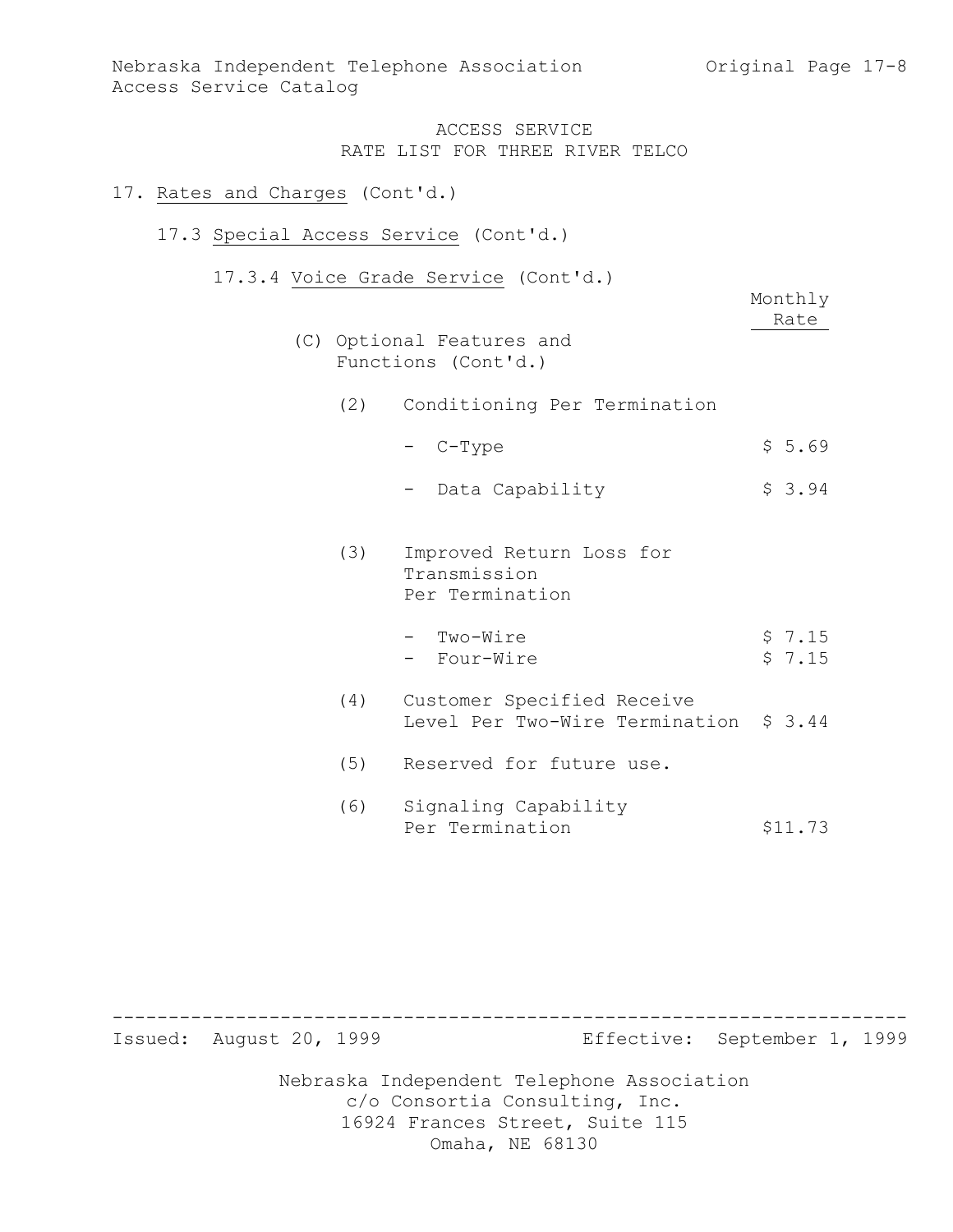#### 17. Rates and Charges (Cont'd.)

#### 17.3 Special Access Service (Cont'd.)

17.3.4 Voice Grade Service (Cont'd.)

Monthly Rate

- (C) Optional Features and Functions (Cont'd.)
	- (7) Selective Signaling Arrangement Per Arrangement \$6.38
	- (8) Transfer Arrangement (key activated or dial-up\*)
		- Per four port arrangement including control channel termination\*\* \$3.01
		- Per five port arrangement including control channel termination\*\* \$6.85
	- (9) Public Packet Switching Network (PPSN) Interface Arrangement Per Arrangement ICB

NOTE: ICB rates and charges shall be filed in 17.3.9.

\*The dial-up option requires the customer to purchase the Controller Arrangement, which is described in NECA TARIFF F.C.C. NO. 5, Section 13.3.4. \*\*An additional Channel Termination charge will apply whenever a spare channel is configured as a leg to the customer designated premises. Additional channel mileage charges will also apply when the transfer arrangement is not located in the customer designated premises serving wire center.

Nebraska Independent Telephone Association ----------------------------------------------------------------------- Issued: August 20, 1999 Effective: September 1, 1999

c/o Consortia Consulting, Inc. 16924 Frances Street, Suite 115 Omaha, NE 68130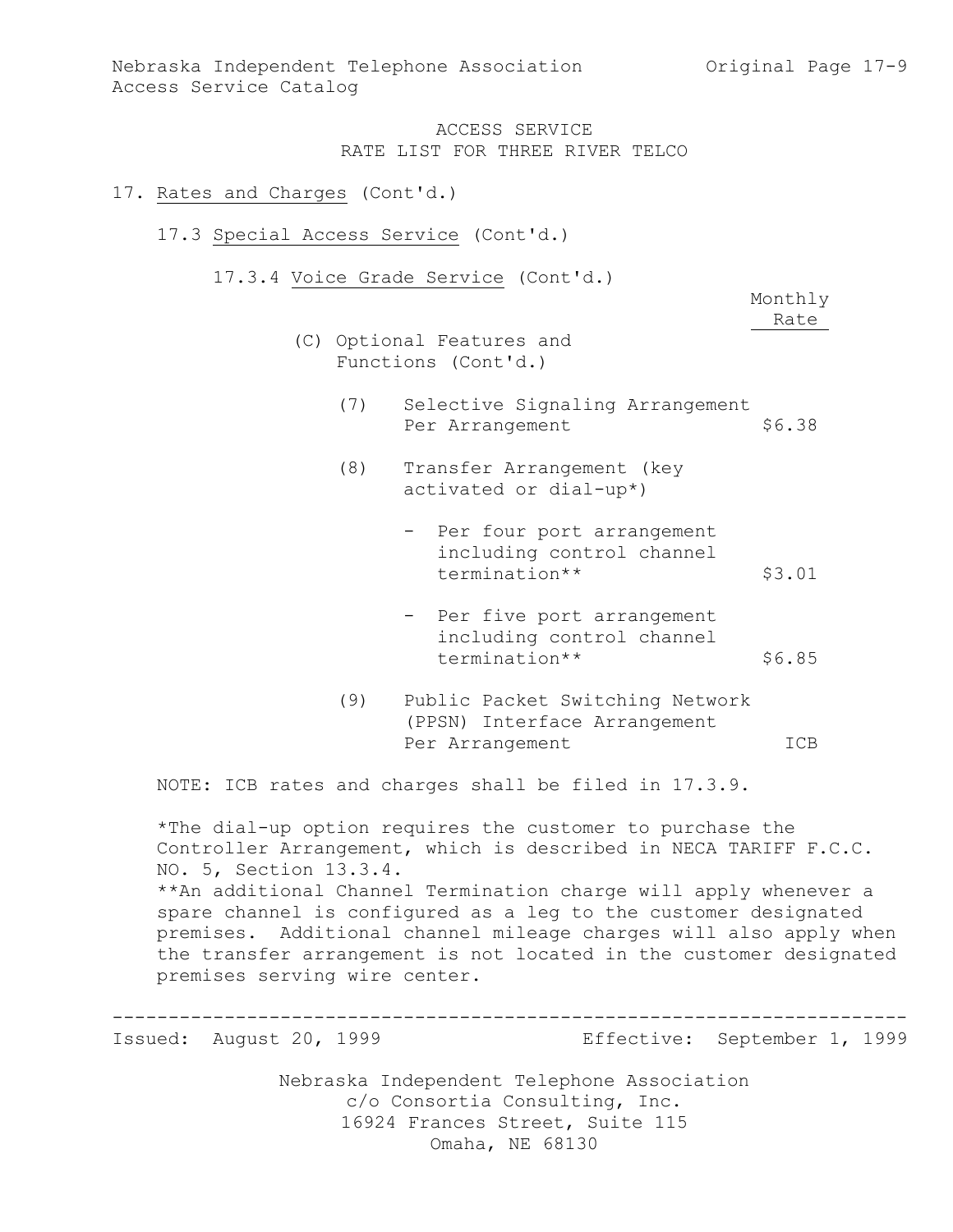Nebraska Independent Telephone Association (Original Page 17-10) Access Service Catalog

ACCESS SERVICE RATE LIST FOR THREE RIVER TELCO

### 17. Rates and Charges (Cont'd.)

17.3 Special Access Service (Cont'd.) 17.3.5 Program Audio Service\*

> Regulations concerning Program Audio Service are set forth in Section 7.7 of NECA TARIFF F.C.C. NO. 5.

|                             |     |                                                                                                                                                             | Rate                             | Monthly Nonrecurring<br>Charge                     |
|-----------------------------|-----|-------------------------------------------------------------------------------------------------------------------------------------------------------------|----------------------------------|----------------------------------------------------|
|                             |     | Termination<br>Per Termination                                                                                                                              | (A)                              | Channel                                            |
|                             |     | $-200$ to 3500 Hz<br>$-100$ to 5000 Hz<br>$-50$ to 8000 Hz<br>$-50$ to 15000 Hz                                                                             | \$41.60<br>44.82                 | \$189.00<br>44.82 189.00<br>44.82 189.00<br>189.00 |
|                             |     | (B) Channel Mileage                                                                                                                                         |                                  |                                                    |
|                             |     | (1) Channel Mileage Facility<br>Per Mile                                                                                                                    |                                  |                                                    |
|                             |     | $-200$ to $3500$ Hz<br>$-100$ to 5000 Hz<br>- 50 to 8000 Hz<br>- 50 to 15000 Hz                                                                             | \$3.46<br>6.91<br>10.37<br>13.84 |                                                    |
|                             | (2) | Channel Mileage<br>Termination<br>Per Termination                                                                                                           |                                  |                                                    |
| $^\star$<br>monthly charge. |     | $-200$ to 3500 Hz<br>$-100$ to 5000 Hz<br>- 50 to 8000 Hz<br>- 50 to 15000 Hz 125.08<br>Daily Rates are 1/10th of the monthly rates, up to a maximum of the | \$31.27<br>62.54<br>93.81        |                                                    |
|                             |     |                                                                                                                                                             |                                  |                                                    |
| Issued: August 20, 1999     |     |                                                                                                                                                             |                                  | Effective: September 1, 1999                       |
|                             |     | Nebraska Independent Telephone Association<br>c/o Consortia Consulting, Inc.<br>16924 Frances Street, Suite 115<br>Omaha, NE 68130                          |                                  |                                                    |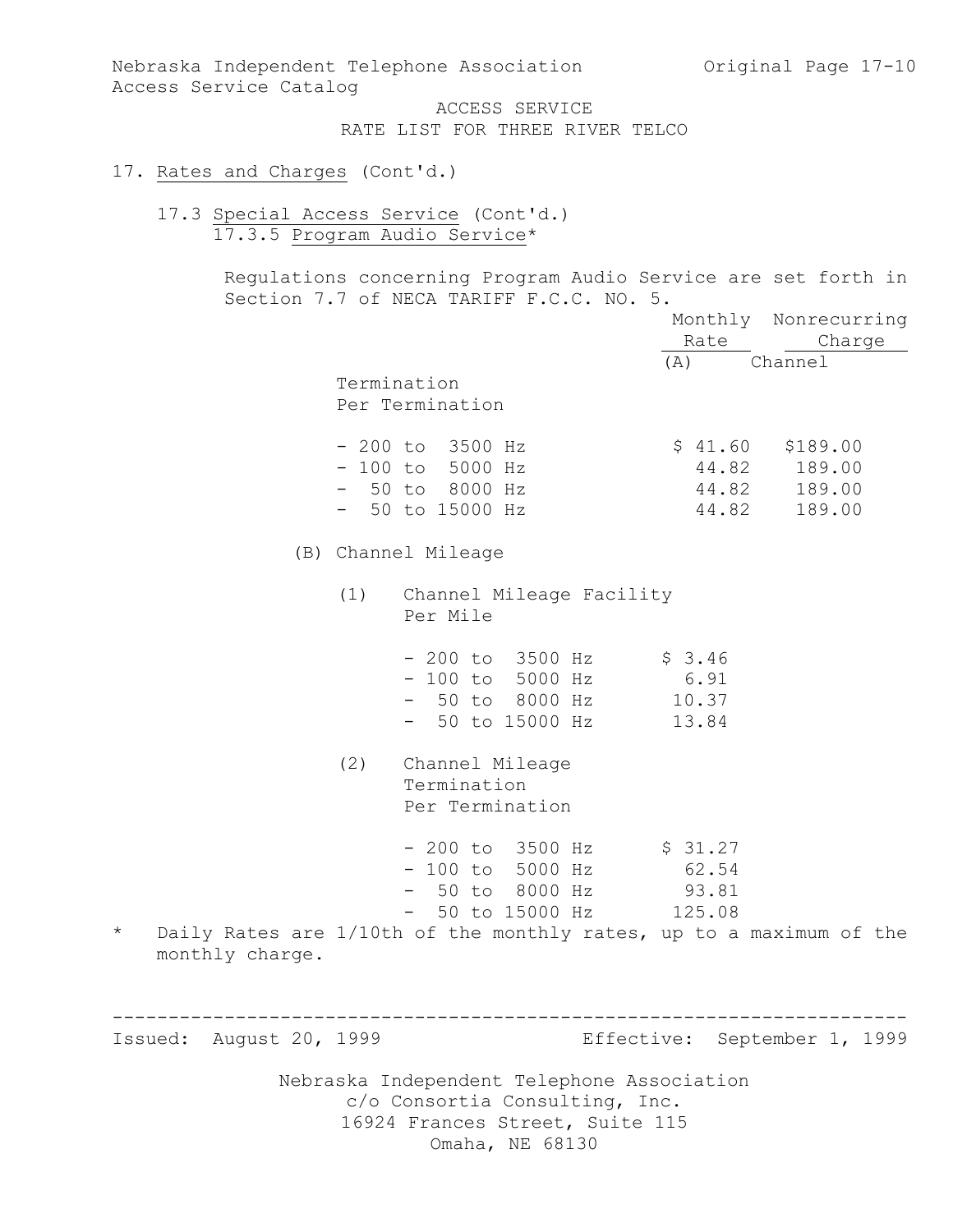#### 17. Rates and Charges (Cont'd.)

#### 17.3 Special Access Service (Cont'd.)

17.3.5 Program Audio Service\* (Cont'd.)

|     |                                              | Monthly<br>Rate |
|-----|----------------------------------------------|-----------------|
|     | (C) Optional Features and Functions          |                 |
| (1) | Bridging, Distribution<br>Amplifier Per Port | \$19.19         |
| (2) | Gain Conditioning<br>Per Service             | \$11.23         |
| (3) | Stereo<br>Per Service                        | \$18.24         |

17.3.6 Reserved for future use.

\* Daily Rates are 1/10th of the monthly rates, up to a maximum of the monthly charge. ----------------------------------------------------------------------- Issued: August 20, 1999 Effective: September 1, 1999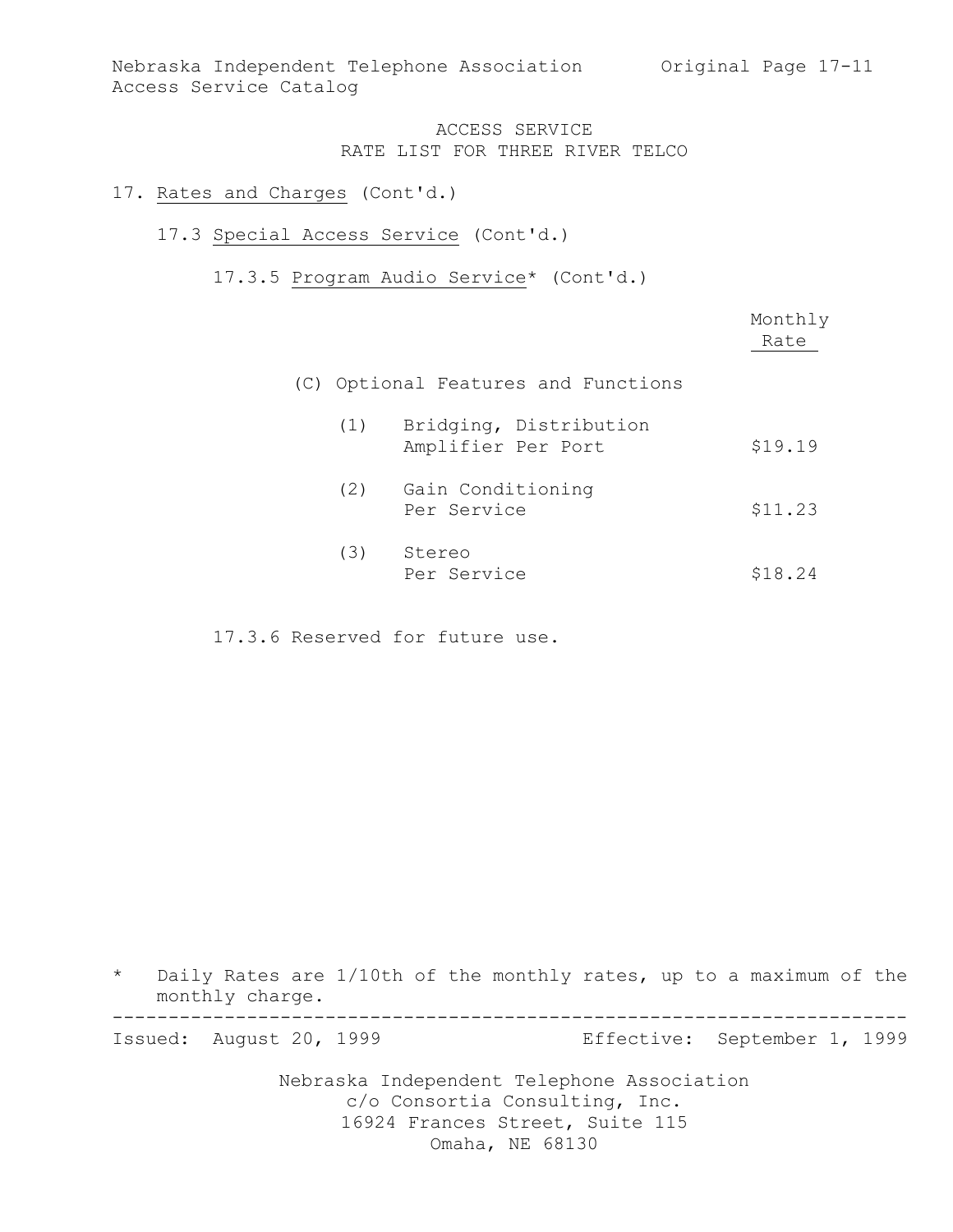Nebraska Independent Telephone Association c/o Consortia Consulting, Inc. 16924 Frances Street, Suite 115 Omaha, NE 68130 Nebraska Independent Telephone Association (Original Page 17-12) Access Service Catalog ACCESS SERVICE RATE LIST FOR THREE RIVER TELCO 17. Rates and Charges (Cont'd.) 17.3 Special Access Service (Cont'd.) 17.3.7 Digital Data Service Regulations concerning Digital Data Service are set forth in NECA TARIFF F.C.C. NO. 5, Section 7.9. Monthly Nonrecurring Charges Rate 1st Ckt. Each Add'l (A) Channel Termination Per Termination - 2.4 kbps \$55.73 \$241.00 \$241.00 - 4.8 kbps 55.73 241.00 241.00 - 9.6 kbps 55.73 241.00 241.00 - 56.0 kbps 55.73 241.00 241.00 - 64.0 kbps 55.73 241.00 241.00 (B) Channel Mileage (1) Channel Mileage Facility Per Mile - 2.4 kbps \$ 3.00 - 4.8 kbps 3.00 - 9.6 kbps 3.00 - 56.0 kbps 6.01 - 64.0 kbps 6.01 (2) Channel Mileage Termination Per Termination - 2.4 kbps \$21.78 - 4.8 kbps 21.78 - 9.6 kbps 21.78 - 56.0 kbps 43.57 - 64.0 kbps 43.57 Monthly (C) Optional Features and Functions 1974 Rate (1) Bridging Per Port \$4.75 ----------------------------------------------------------------------- Issued: August 20, 1999 Effective: September 1, 1999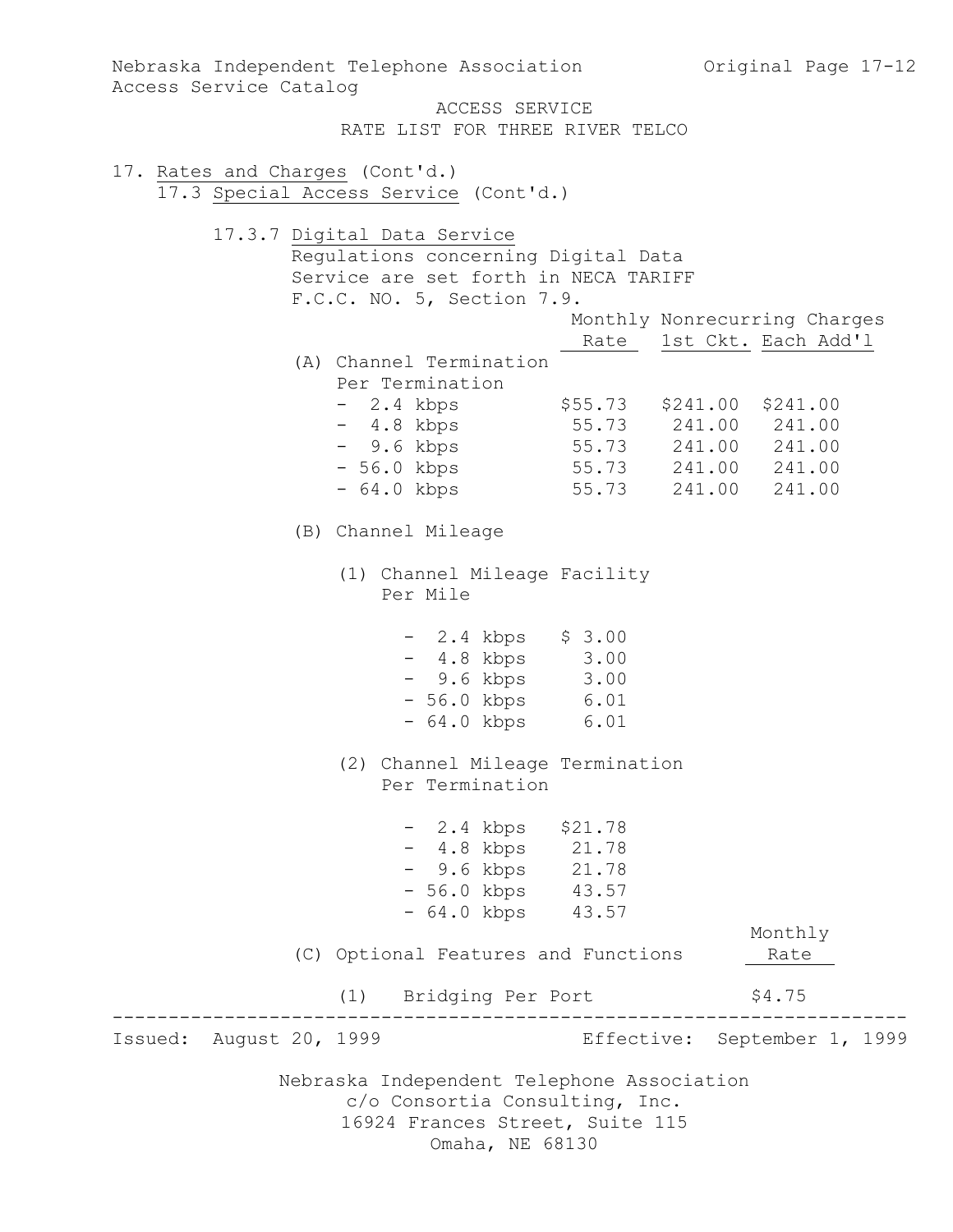Monthly

### ACCESS SERVICE RATE LIST FOR THREE RIVER TELCO

### 17. Rates and Charges (Cont'd.)

- 17.3 Special Access Service (Cont'd.)
	- 17.3.7 Digital Data Service (Cont'd.)
		- (C) Optional Features and Functions 1997 Rate (Cont'd.)
			- (2) Loop Transfer Arrangement \$5.97 Per Four Key Arrangement\*
			- (3) Public Packet Switching Network Interface Arrangement
				- Per 9.6 kbps arrangement ICB - Per 56.0 kbps arrangement ICB

| (D) Term Discounts |           |                             | Percentage |
|--------------------|-----------|-----------------------------|------------|
|                    |           | 56.0 and 64.0 Kbps Services |            |
|                    | 36 months |                             | 1 ଠ ⊱      |
|                    | 60 months |                             | 20%        |

\* An additional Channel Termination charge will apply whenever a spare channel is configured as a leg to the customer designated premises. Additional Channel Mileage charges will also apply when the transfer arrangement is not located in the customer designated premises serving wire center.

ICB rates and charges are filed in 17.3.9 following.

----------------------------------------------------------------------- Issued: August 20, 1999 Effective: September 1, 1999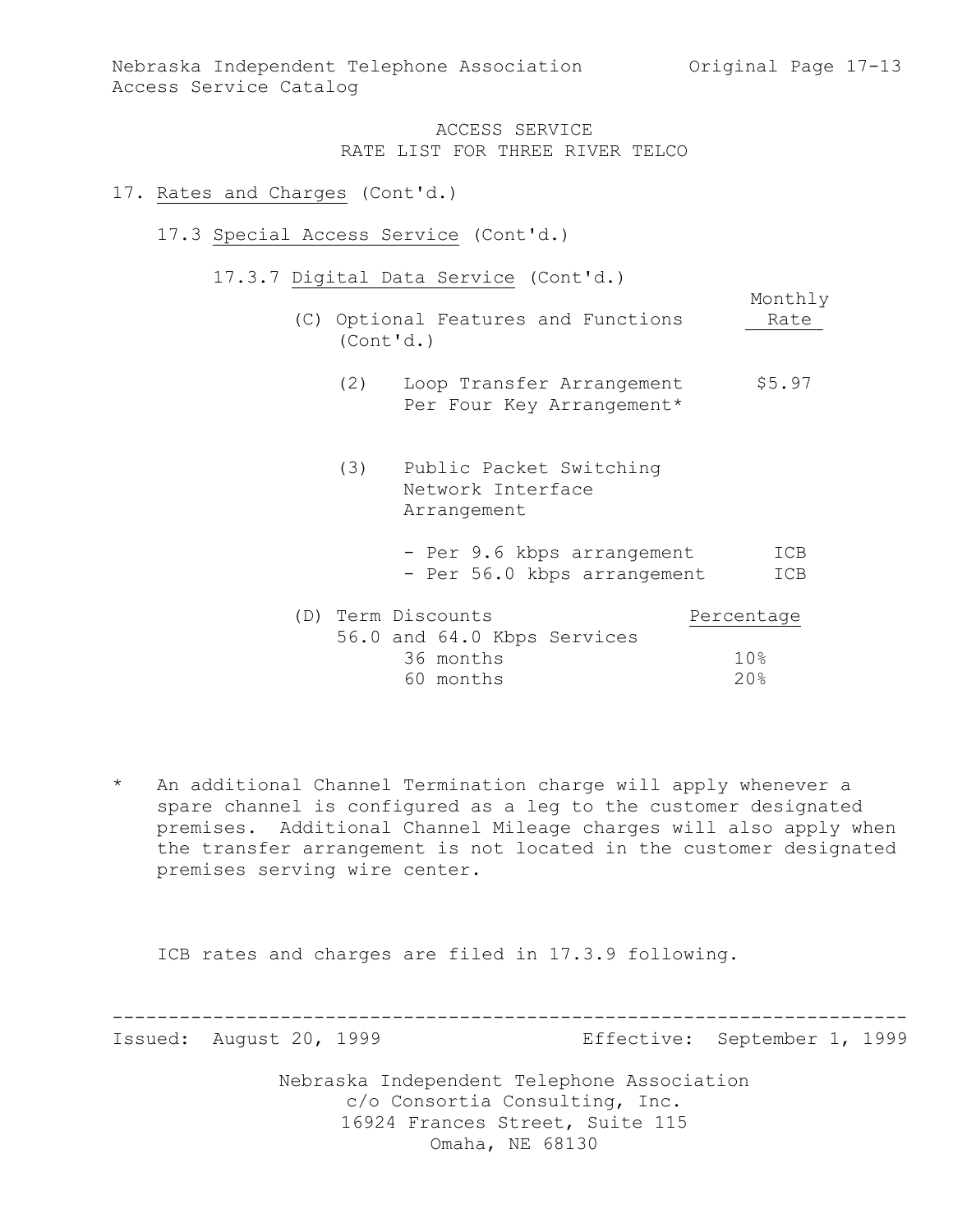| Access Service Catalog          | Nebraska Independent Telephone Association                                                                                                                                     |            |            | Original Page 17-14                                      |  |
|---------------------------------|--------------------------------------------------------------------------------------------------------------------------------------------------------------------------------|------------|------------|----------------------------------------------------------|--|
|                                 | ACCESS SERVICE<br>RATE LIST FOR THREE RIVER TELCO                                                                                                                              |            |            |                                                          |  |
| 17. Rates and Charges (Cont'd.) | 17.3 Special Access Service (Cont'd.)<br>17.3.8 High Capacity Service<br>Regulations concerning High Capacity<br>Service are set forth in 7.10 of<br>NECA TARIFF F.C.C. NO. 5. |            |            |                                                          |  |
|                                 |                                                                                                                                                                                |            |            | Monthly Nonrecurring Charges<br>Rate 1st Ckt. Each Add'l |  |
|                                 | (A) Channel Termination<br>Per Termination                                                                                                                                     |            |            |                                                          |  |
|                                 | - DS1 1.544 Mbps \$61.52 \$327.00 \$327.00<br>- DS1C 3.152 Mbps<br>- DS2 6.312 Mbps                                                                                            | ICB<br>ICB | ICB<br>ICB | ICB<br>ICB                                               |  |
|                                 | - Capacity of 1 DS3<br>44.736 Mbps Interface<br>Per DS3 Channel<br>Installed                                                                                                   | ICB        | ICB        | ICB                                                      |  |
|                                 | - Capacity of 3 DS3<br>44.736 Mbps Interface<br>Per DS3 Channel<br>Installed                                                                                                   | ICB        | ICB        | ICB                                                      |  |
|                                 | - Capacity of 6 DS3<br>44.736 Mbps Interface<br>Per DS3 Channel<br>Installed                                                                                                   | ICB        | ICB        | ICB                                                      |  |
|                                 | - Capacity of 12 DS3 ICB<br>44.736 Mbps Interface<br>Per DS3 Channel<br>Installed                                                                                              |            | ICB        | ICB                                                      |  |
|                                 | - DS4 274.176 Mbps                                                                                                                                                             | ICB        | ICB        | ICB                                                      |  |
|                                 | ICB rates and charges are filed in 17.3.9 following.                                                                                                                           |            |            |                                                          |  |
| Issued: August 20, 1999         |                                                                                                                                                                                |            |            | Effective: September 1, 1999                             |  |
|                                 | Nebraska Independent Telephone Association<br>c/o Consortia Consulting, Inc.<br>16924 Frances Street, Suite 115                                                                |            |            |                                                          |  |

Omaha, NE 68130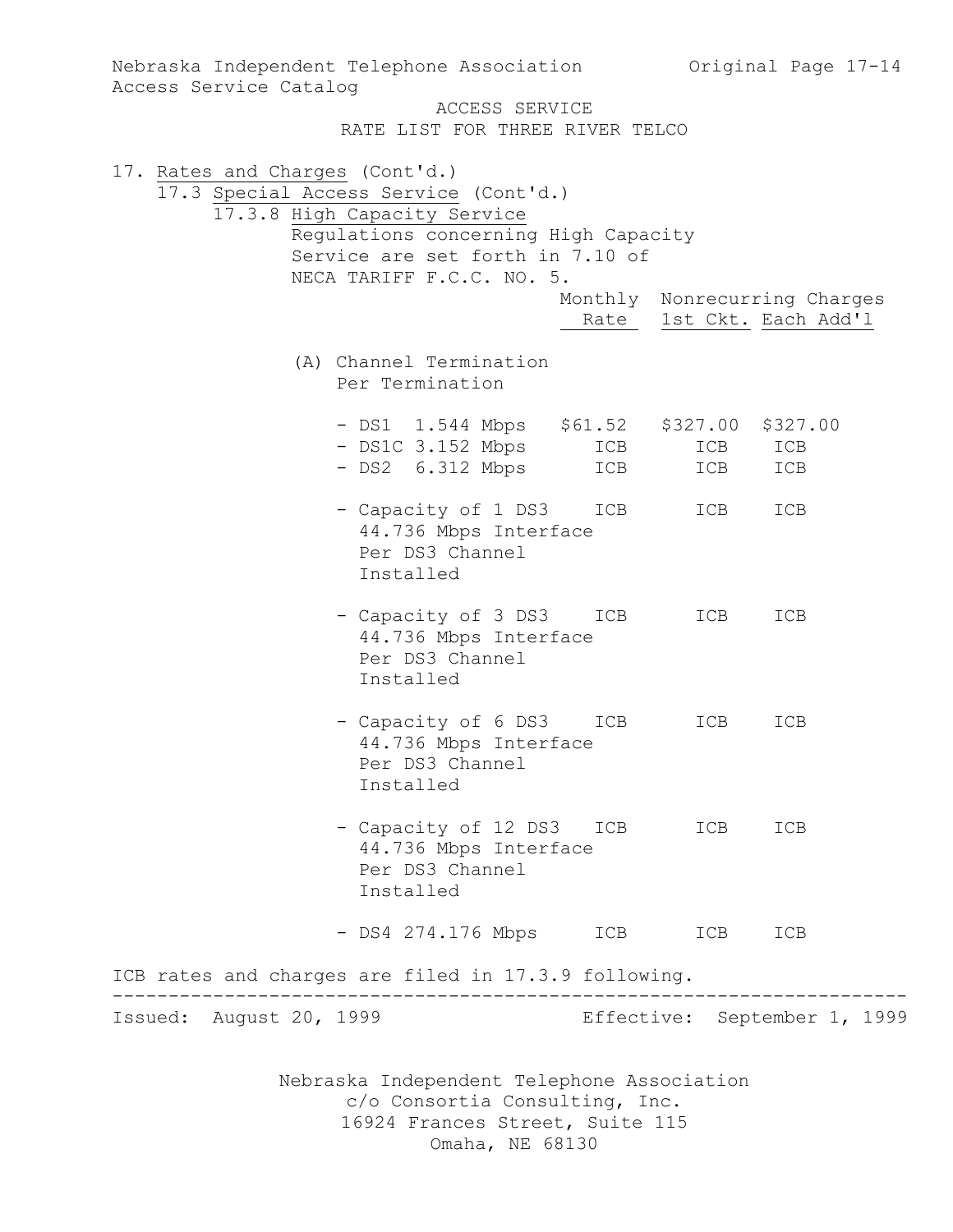Nebraska Independent Telephone Association c/o Consortia Consulting, Inc. 16924 Frances Street, Suite 115 Omaha, NE 68130 17. Rates and Charges (Cont'd.) 17.3 Special Access Service (Cont'd.) 17.3.8 High Capacity Service (Cont'd.) (B) Channel Mileage Monthly (1) Channel Mileage Facility Rate Per Mile - 1.544 Mbps 66.06 - 3.152 Mbps ICB - 6.312 Mbps ICB - 44.736 Mbps ICB - 274.176 Mbps ICB (2) Channel Mileage Termination Per Termination - 1.544 Mbps 319.10 - 3.152 Mbps ICB - 6.312 Mbps ICB - 44.736 Mbps ICB - 274.176 Mbps ICB (C) Term Discounts Percentage DS1 and DS3 Services 36 months 10% 60 months 20% (D) Optional Features and Functions Monthly Rate (1) Multiplexing, per arrangement DS4 to DS1 ICB DS3 to DS1 ICB DS2 to DS1 ICB<br>
ns1C to DS1 ICB<br>
ICB DS1C to DS1 DS1 to Voice \*\* \$196.53 \*\* A channel of this DS1 to the Hub can be used for Digital Data Service. ----------------------------------------------------------------------- Issued: August 20, 1999 Effective: September 1, 1999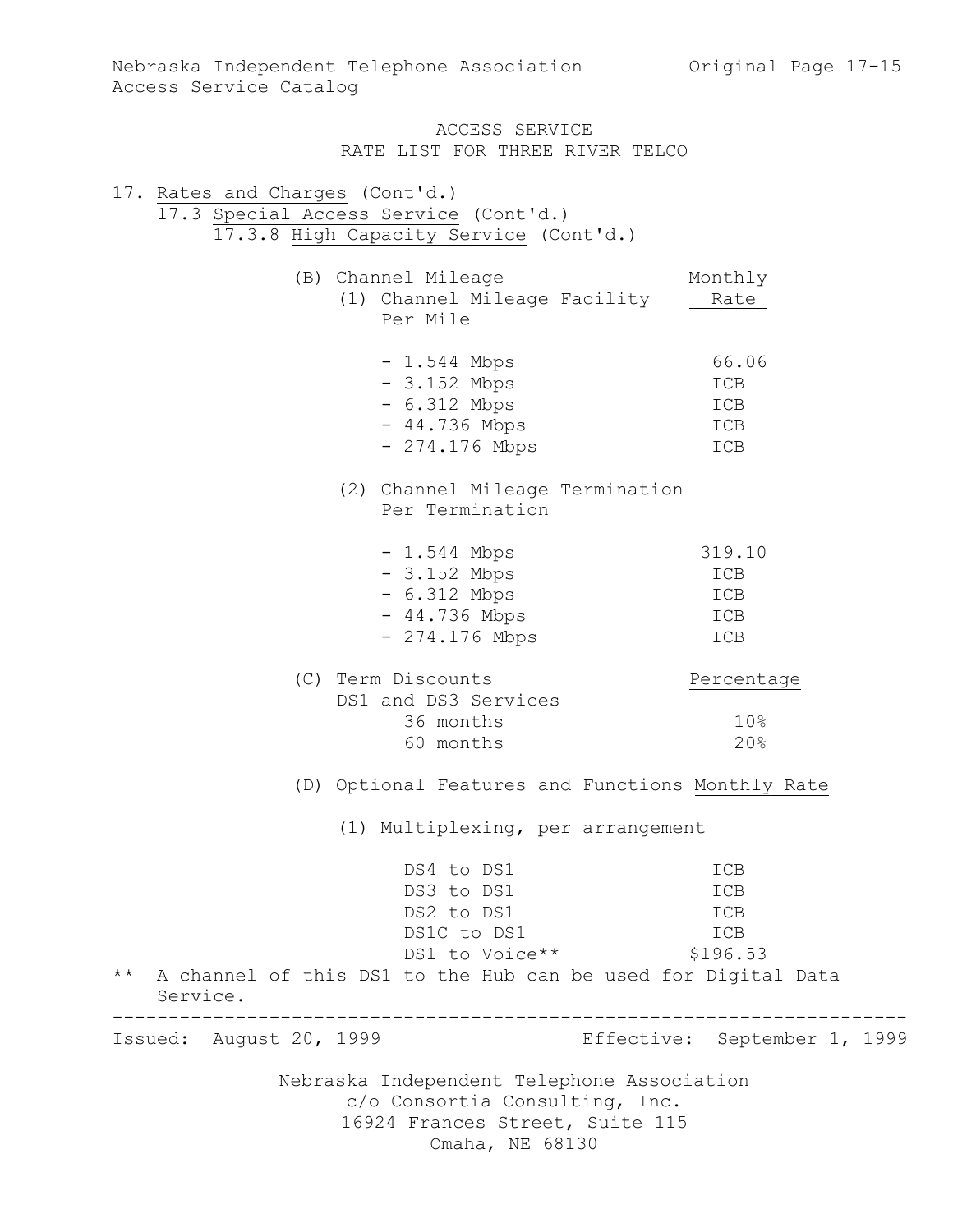Nebraska Independent Telephone Association Original Page 17-16 Access Service Catalog ACCESS SERVICE RATE LIST FOR THREE RIVER TELCO 17. Rates and Charges (Cont'd.) 17.3 Special Access Service (Cont'd.) 17.3.8 High Capacity Service (Cont'd.) (D) Optional Features and Functions Monthly Rate (Cont'd.) (1) Multiplexing, per arrangement (Cont'd.) DS1 to DS0 \$198.38 DS0 to Subrates -Up to 20 2.4 kbps services 301.92 -Up to 10 4.8 kbps services 185.32 -Up to 5 9.6 kbps services 161.92 (2) Automatic Loop Transfer Per Arrangement\* \$389.24 (3) Transfer Arrangement (key activated or dial-up\*\*) Per four port arrangement including control channel termination\*\*\* \$165.42 (E) Reserved for future use. (F) Clear Channel Capability - Per 1.544 Mbps transmission path None \* An additional Channel Termination charge will apply whenever the spare line is provided as a leg to the customer designated premises (CDP). \*\* The dial-up option requires the customer to purchase the Controller Arrangement from 13.3.4, as described in NECA TARIFF F.C.C. NO. 5. \*\*\* An additional Channel Termination charge will apply whenever a spare channel is configured as a leg to the CDP. Additional channel mileage charges will also apply when the transfer arrangement is not located in the CDP serving wire center. ----------------------------------------------------------------------- Issued: August 20, 1999 Effective: September 1, 1999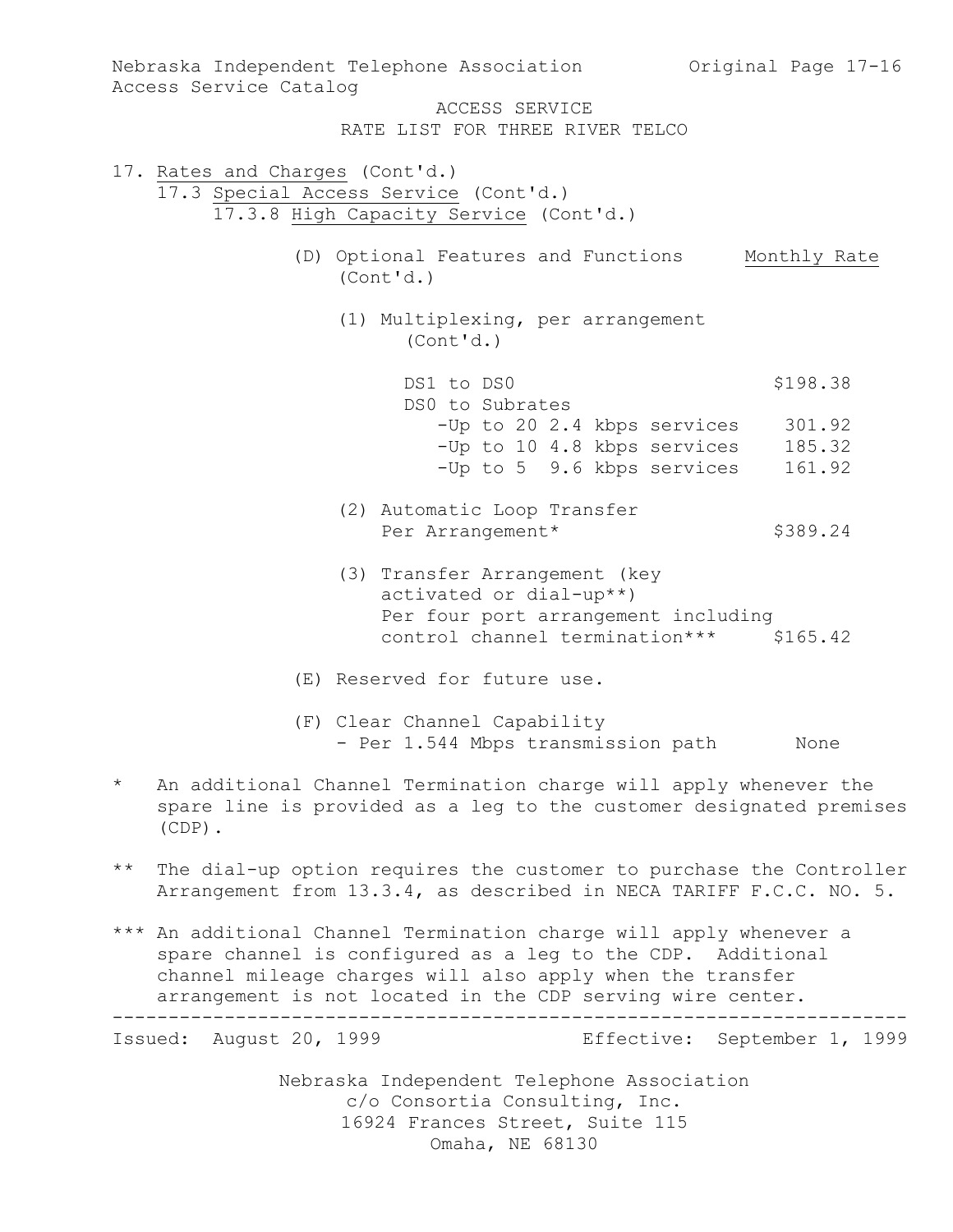- 17. Rates and Charges (Cont'd.)
	- 17.3 Special Access Service (Cont'd.)
		- 17.3.9 Individual Case Filings

Reserved for future use.

Nebraska Independent Telephone Association ----------------------------------------------------------------------- Issued: August 20, 1999 Effective: September 1, 1999

c/o Consortia Consulting, Inc. 16924 Frances Street, Suite 115

Omaha, NE 68130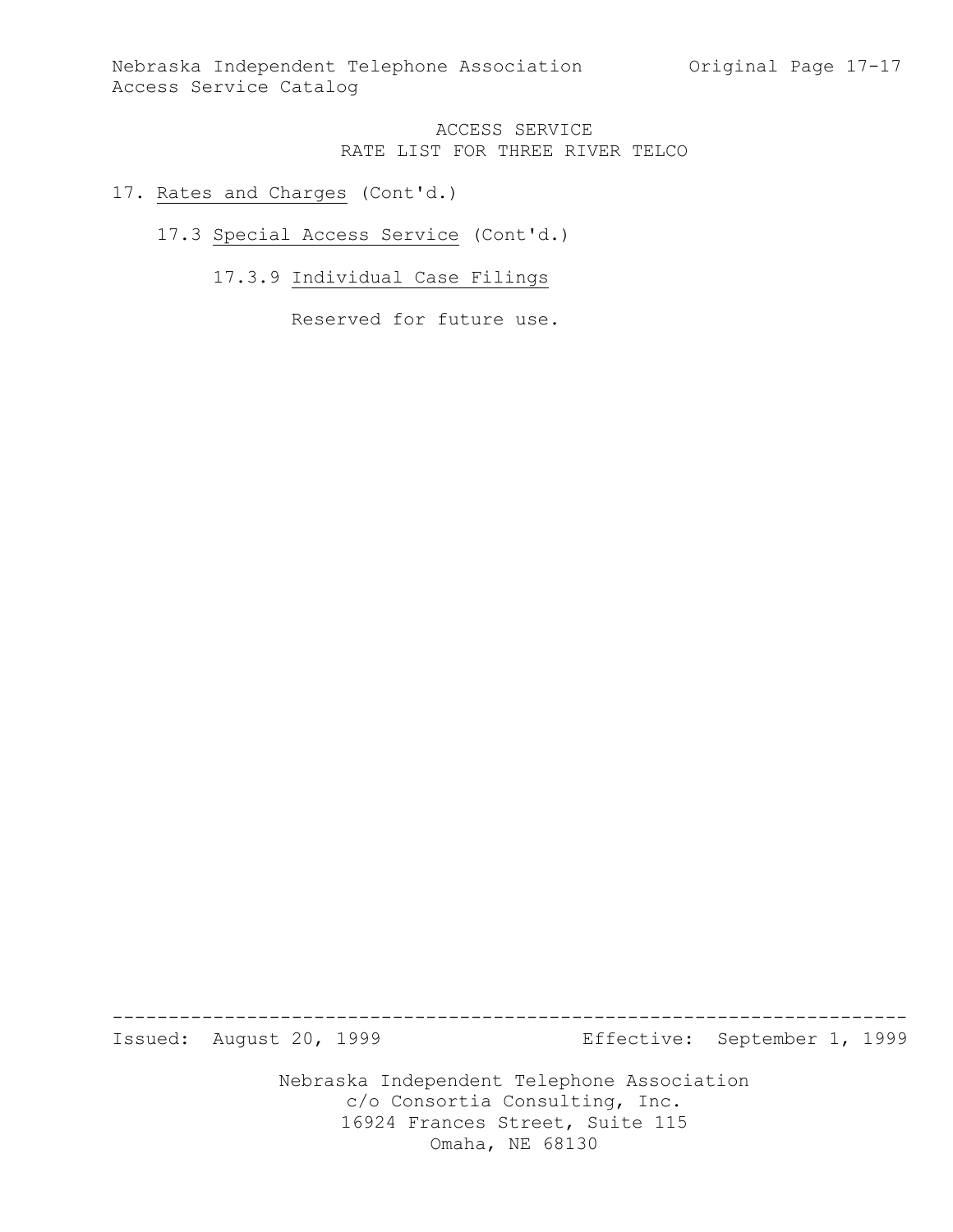#### 17. Rates and Charges (Cont'd.)

- 17.3 Special Access Service (Cont'd.)
	- 17.3.10 Optional Rate Plan Availability

The Term Discount Plan, as described in Section 7.2.8, is available where billing capability exists.

| 17.3.11 |     | Internet to K-12 Schools               | Monthly Nonrecurring |
|---------|-----|----------------------------------------|----------------------|
|         |     |                                        | Charges<br>Rate      |
|         | (A) | Channel Termination<br>Per Termination | $$22.50$ $$50.00$    |
|         |     |                                        | Monthly Rate         |
|         | (B) | Channel Mileage                        |                      |
|         |     | (1) Channel Mileage                    |                      |
|         |     | Facility, per                          |                      |
|         |     | airline mile                           | \$0.25               |
|         |     | (2) Channel Mileage                    |                      |
|         |     | Termination,                           |                      |
|         |     | per termination                        | \$2.50               |

----------------------------------------------------------------------- Issued: August 20, 1999 Effective: September 1, 1999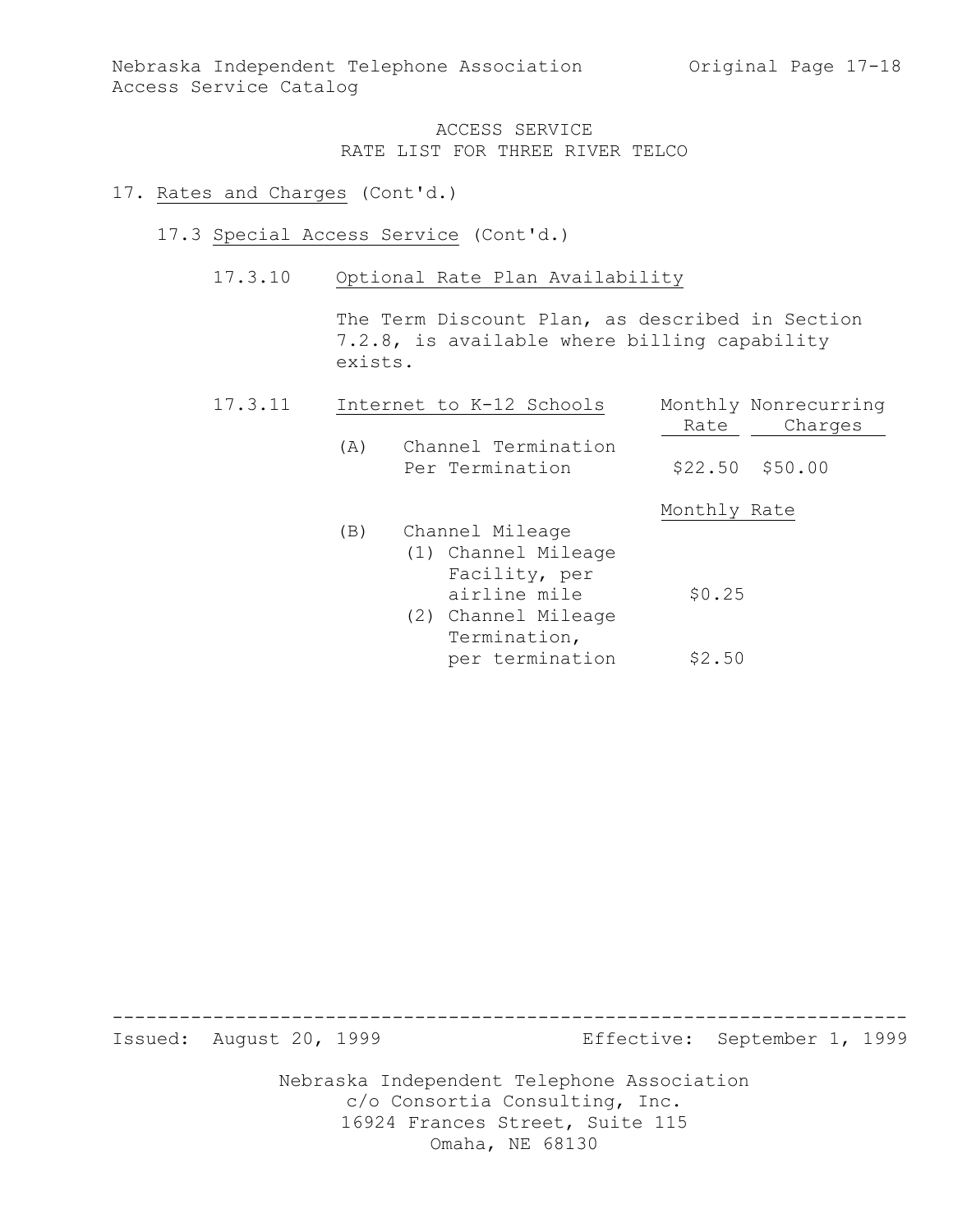| Access Service Catalog  |  | Nebraska Independent Telephone Association Original Page 17-19                                                                                                                                          |                                       |
|-------------------------|--|---------------------------------------------------------------------------------------------------------------------------------------------------------------------------------------------------------|---------------------------------------|
|                         |  | ACCESS SERVICE<br>RATE LIST FOR THREE RIVER TELCO                                                                                                                                                       |                                       |
| 17.4 Other Services     |  | 17. Rates and Charges (Cont'd.)                                                                                                                                                                         |                                       |
|                         |  | 17.4.1 Access Ordering                                                                                                                                                                                  | Charge                                |
|                         |  | (A) Access Order Charge<br>Per Order                                                                                                                                                                    | \$104.00                              |
|                         |  | (B) Service Date Change Charge                                                                                                                                                                          |                                       |
|                         |  | A Service Date Change Charge will<br>apply, on a per order per occurrence<br>basis, for each service date changed.<br>The Access Order Charge as specified<br>in 17.4.1(A) preceding does not<br>apply. |                                       |
|                         |  | -Service Date Change Charge<br>Per Order                                                                                                                                                                | \$34.00                               |
|                         |  | (C) Design Change Charge                                                                                                                                                                                |                                       |
|                         |  | The Design Change Charge will apply<br>on a per order per occurrence basis,<br>for each order requiring design<br>change.                                                                               |                                       |
|                         |  | -Design Change Charge<br>Per Order                                                                                                                                                                      | \$34.00                               |
|                         |  | (D) Miscellaneous Service Order Charge                                                                                                                                                                  |                                       |
|                         |  | Per Occurrence                                                                                                                                                                                          | \$34.00                               |
|                         |  | 17.4.2 Additional Engineering                                                                                                                                                                           |                                       |
|                         |  | Additional Engineering Periods                                                                                                                                                                          | Each Half Hour or<br>Fraction Thereof |
|                         |  | (A) Basic Time per engineer,<br>normally scheduled working hours \$19.91                                                                                                                                |                                       |
| Issued: August 20, 1999 |  |                                                                                                                                                                                                         | Effective: September 1, 1999          |
|                         |  | Nebraska Independent Telephone Association<br>c/o Consortia Consulting, Inc.<br>16924 Frances Street, Suite 115<br>Omaha, NE 68130                                                                      |                                       |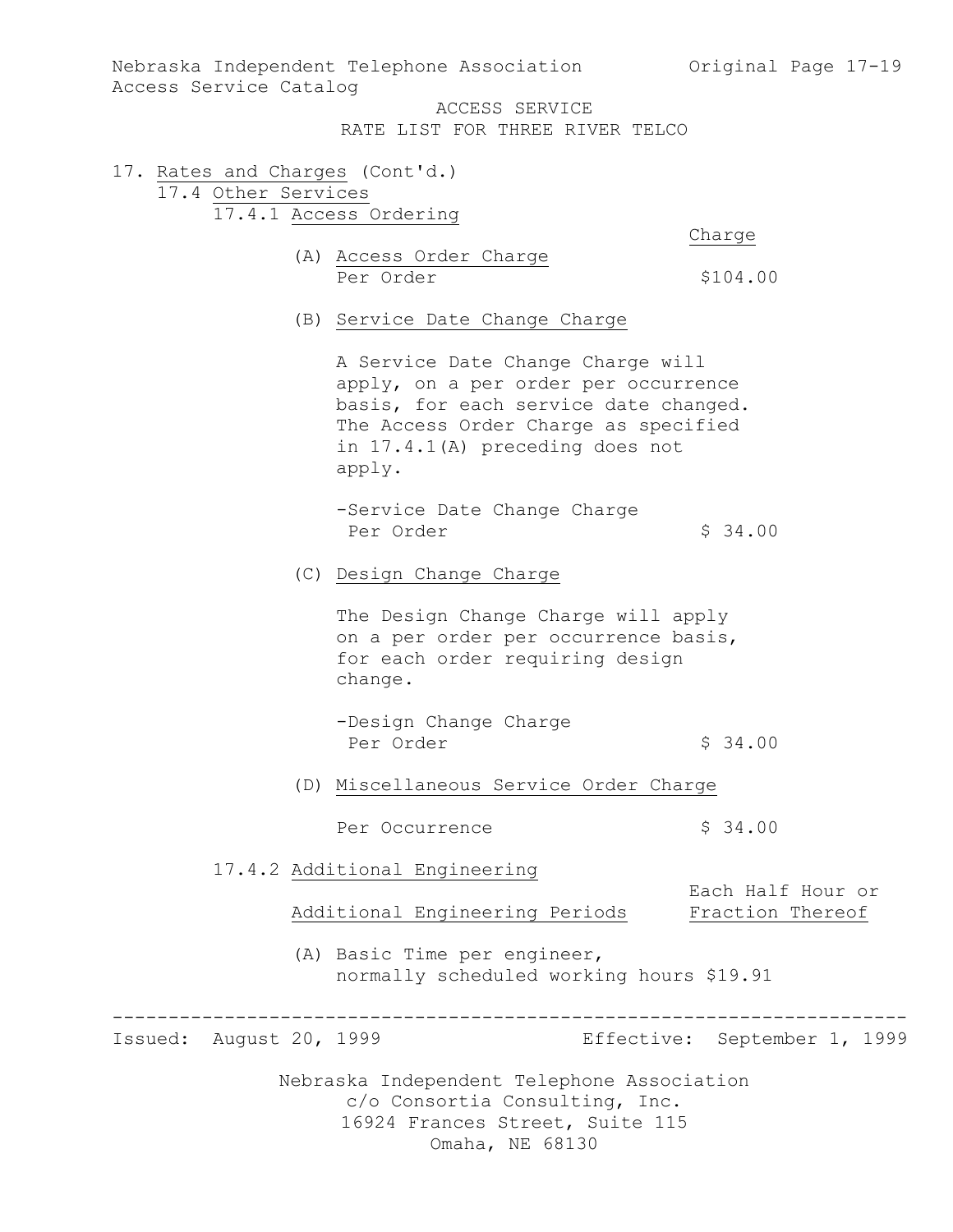Nebraska Independent Telephone Association c/o Consortia Consulting, Inc. 16924 Frances Street, Suite 115 Omaha, NE 68130 Nebraska Independent Telephone Association (Original Page 17-20) Access Service Catalog ACCESS SERVICE RATE LIST FOR THREE RIVER TELCO 17. Rates and Charges (Cont'd.) 17.4 Other Services (Cont'd.) 17.4.2 Additional Engineering (Cont'd.) Each Half Hour or Additional Engineering Periods Fraction Thereof (Cont'd.) (B) Overtime per engineer, outside of normally scheduled working hours \$29.86 (C) Premium Time, outside of scheduled work day, per engineer \$39.82 17.4.3 Additional Labor Additional Labor Periods (A) Installation or Repair - Overtime, outside of normally scheduled working hours on a scheduled workday Per Technician\* \$28.12 - Premium Time, outside of scheduled work day Per Technician\* \$37.49 (B) Stand by - Basic time, normally scheduled working hours Per Technician \$18.93 - Overtime, outside of normally scheduled working hours on a scheduled work day Per Technician\* \$28.39 \* A call out of a Telephone Company employee at a time not consecutive with the employee's scheduled work period is subject to a minimum charge of four hours. ----------------------------------------------------------------------- Issued: August 20, 1999 Effective: September 1, 1999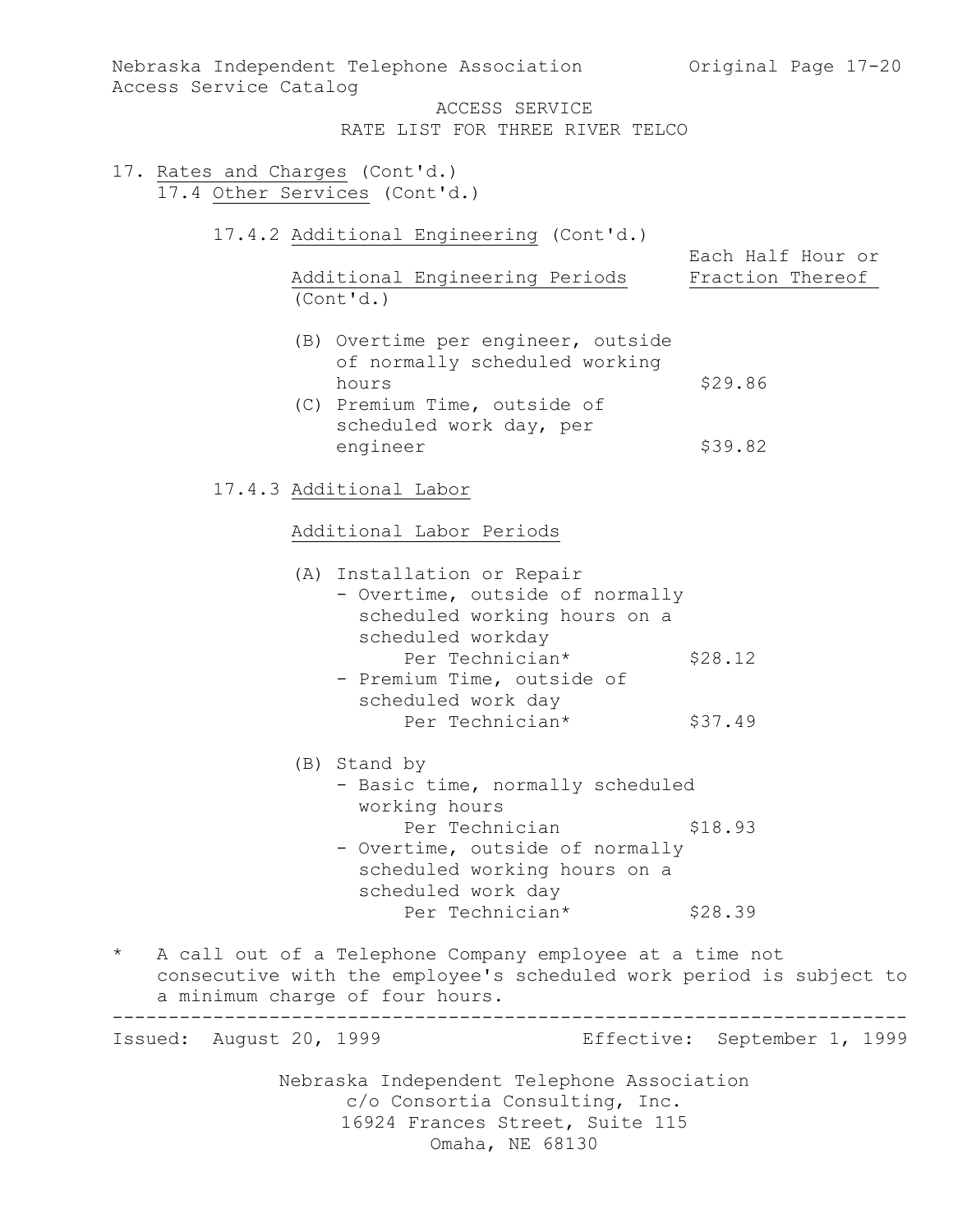Each Half Hour or

### ACCESS SERVICE RATE LIST FOR THREE RIVER TELCO

#### 17. Rates and Charges (Cont'd.)

### 17.4 Other Services (Cont'd.)

17.4.3 Additional Labor (Cont'd.)

Additional Labor Periods (Cont'd.) Fraction Thereof

(B) Stand by (Cont'd.) - Premium Time, outside of scheduled work day Per Technician\* \$37.85

|                            |                                                                                                                                                                                                                                           | Each Half Hour or<br>Fraction Thereof    |                                                |
|----------------------------|-------------------------------------------------------------------------------------------------------------------------------------------------------------------------------------------------------------------------------------------|------------------------------------------|------------------------------------------------|
|                            |                                                                                                                                                                                                                                           | Installation<br>and Repair<br>Technician | Central<br>Office<br>Main-<br>tenance<br>Tech. |
|                            | (C) Testing and Maintenance with<br>other Telephone Companies, or<br>Other Labor<br>- Basic Time per technician,<br>normally scheduled working<br>hours<br>- Overtime per technician<br>outside of normally<br>scheduled working hours on | \$18.75                                  | \$19.67                                        |
|                            | a work day*<br>- Premium Time per technician,<br>outside of scheduled work                                                                                                                                                                | \$28.12                                  | \$29.50                                        |
|                            | $day*$                                                                                                                                                                                                                                    | \$37.49                                  | \$39.33                                        |
| $\star$                    | A call out of a Telephone Company employee at a time not<br>consecutive with the employee's scheduled work period is subject to<br>a minimum charge of four hours.                                                                        |                                          |                                                |
| August 20, 1999<br>Issued: |                                                                                                                                                                                                                                           | Effective: September 1, 1999             |                                                |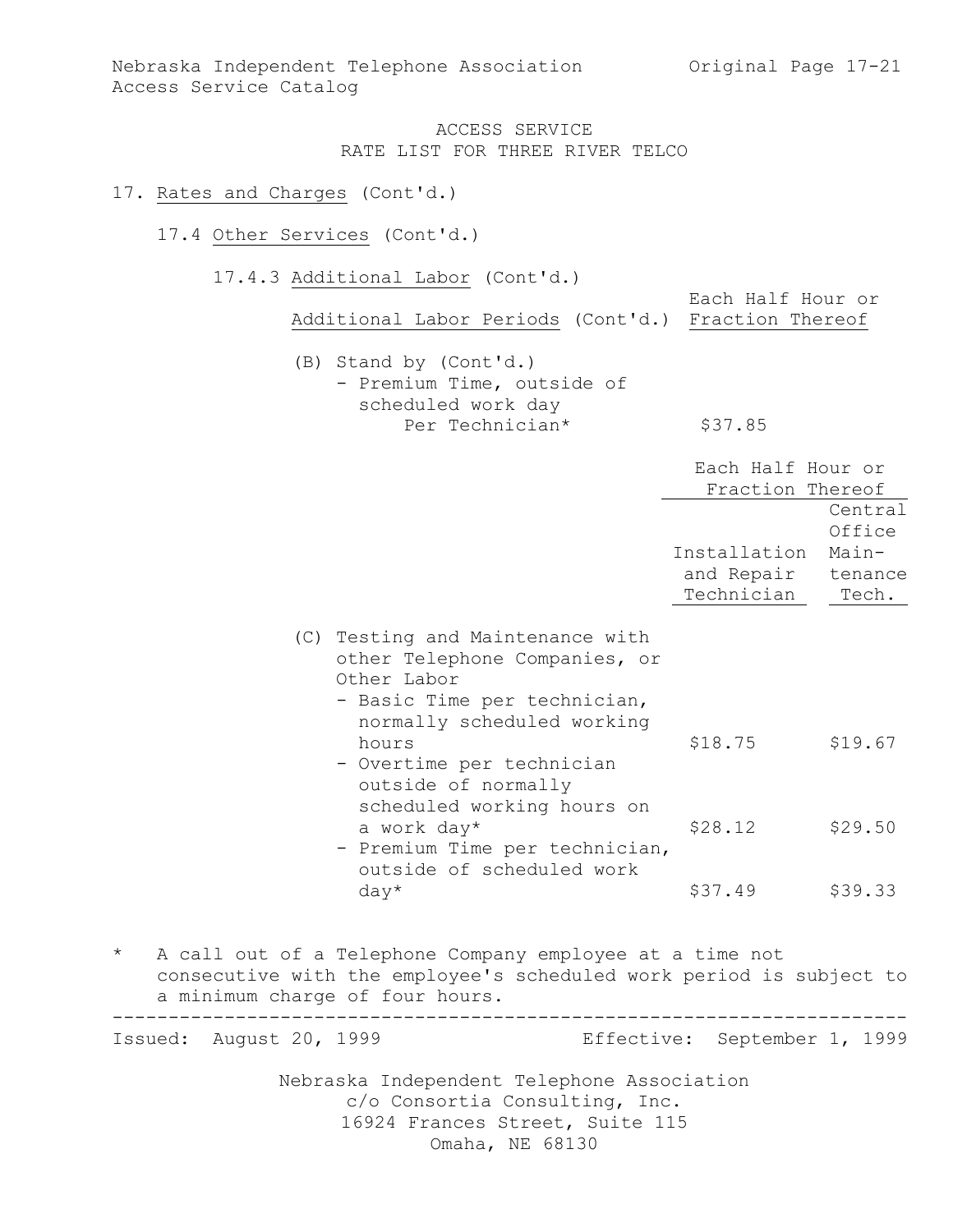- 17. Rates and Charges (Cont'd.) 17.4 Other Services (Cont'd.) 17.4.4 Miscellaneous Services
	- (A) Additional Cooperative Acceptance Testing-Switched Access

| Testing Periods                                    | Each Half Hour or<br>Fraction Thereof                                                 |
|----------------------------------------------------|---------------------------------------------------------------------------------------|
| Basic Time, Overtime* and<br>Premium Time*         | See the rates<br>for Additional<br>Labor as set<br>forth in $17.4.3(C)$<br>preceding. |
| (B) Additional Automatic Testing - Switched Access |                                                                                       |
| Additional Tests To First<br>Point of Switching    | Per Test Per<br>Transmission Path                                                     |

| Gain-Slope Tests         | \$2.89 |
|--------------------------|--------|
| C-Notched Noise Tests    | \$2.89 |
| $1004$ Hz Loss**         | \$2.89 |
| C-Message Noise**        | \$2.89 |
| Balance (return loss) ** | \$2.89 |

\* A call out of a Telephone Company employee at a time not consecutive with the employee's scheduled work period is subject to a minimum charge of four hours.

\*\* The 1004 Hz, C-Message Noise and Balance tests are non-chargeable routine tests; however, they may be requested on an as needed or more than routine scheduled basis, in which cases the charges herein apply. See NECA TARIFF F.C.C. NO. 5, 13.3.1(A)(2). -----------------------------------------------------------------------

Issued: August 20, 1999 Effective: September 1, 1999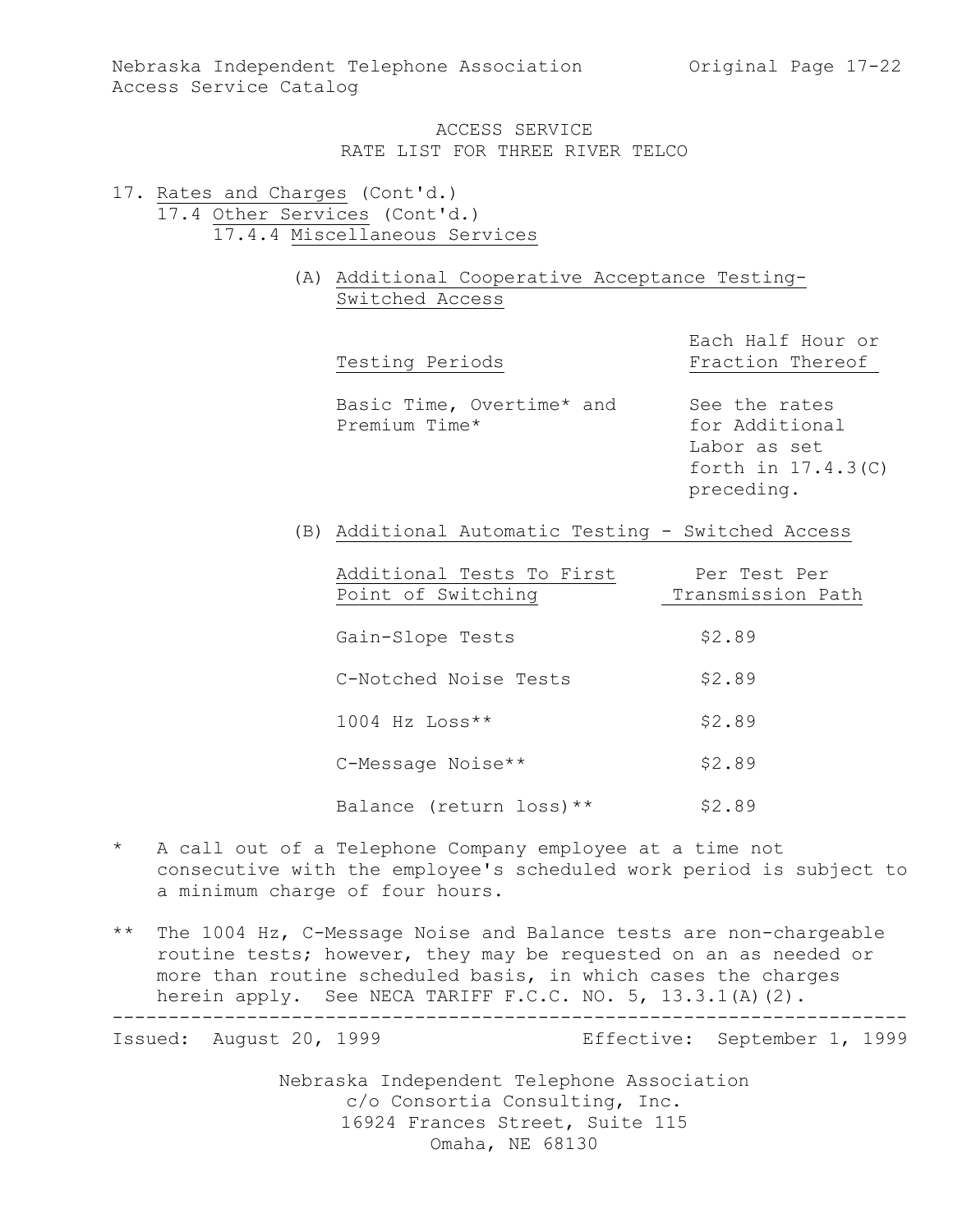17. Rates and Charges (Cont'd.) 17.4 Other Services (Cont'd.) 17.4.4 Miscellaneous Services (Cont'd.)

(C) Additional Manual Testing - Switched Access

Additional Tests To First Point of Switching

|                             | Each Half Hour Or      |
|-----------------------------|------------------------|
|                             | Fraction Thereof       |
| Gain-Slope, C-Notched Noise | See the rates for      |
| and any other agreed to     | Additional Labor       |
| tests                       | as set forth in        |
| Per Technician              | $17.4.3(C)$ preceding. |

(D) Additional Cooperative Acceptance Testing - Special Access

Basic Time, Overtime\* See the rates for and Premium Time\* Additional Labor

Each Half Hour Or Testing Periods Fraction Thereof

> as set forth in 17.4.3(C) preceding.

(E) Additional Manual Testing - Special Access

Each Half Hour Or Testing Periods **Fraction** Thereof

Basic Time, Overtime\* See the rates for and Premium Time\* Additional Labor

as set forth in 17.4.3(C) preceding.

A call out of a Telephone Company employee at a time not consecutive with the employee's scheduled work period is subject to a minimum charge of four hours.

-----------------------------------------------------------------------

Issued: August 20, 1999 Effective: September 1, 1999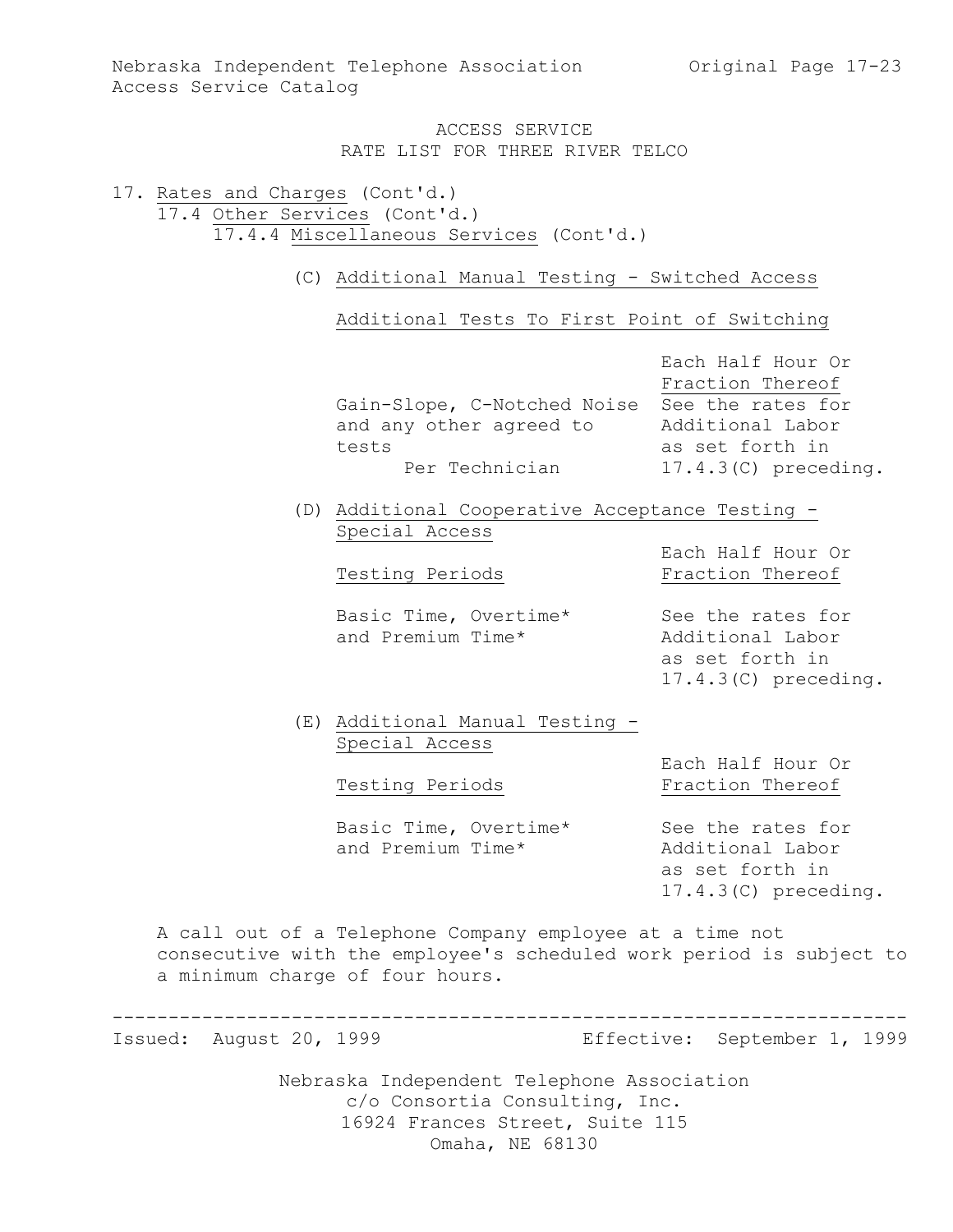Nebraska Independent Telephone Association (Original Page 17-24) Access Service Catalog

### ACCESS SERVICE RATE LIST FOR THREE RIVER TELCO

#### 17. Rates and Charges (Cont'd.)

17.4 Other Services (Cont'd.)

### 17.4.4 Miscellaneous Services (Cont'd.)

### (F) Maintenance of Service

|                                            | Each Half Hour                        |
|--------------------------------------------|---------------------------------------|
| Maintenance of                             | Or Fraction                           |
| Service Periods                            | Thereof                               |
| Basic Time, Overtime*<br>and Premium Time* | See the rates for<br>Additional Labor |

as set forth in 17.4.3(C) preceding.

- (G) Reserved for future use.
- (H) Reserved for future use.
- (I) Reserved for future use.

\* A call out of a Telephone Company employee at a time not consecutive with the employee's scheduled work period is subject to a minimum charge of four hours.

----------------------------------------------------------------------- Issued: August 20, 1999 Effective: September 1, 1999

Nebraska Independent Telephone Association

c/o Consortia Consulting, Inc. 16924 Frances Street, Suite 115

Omaha, NE 68130